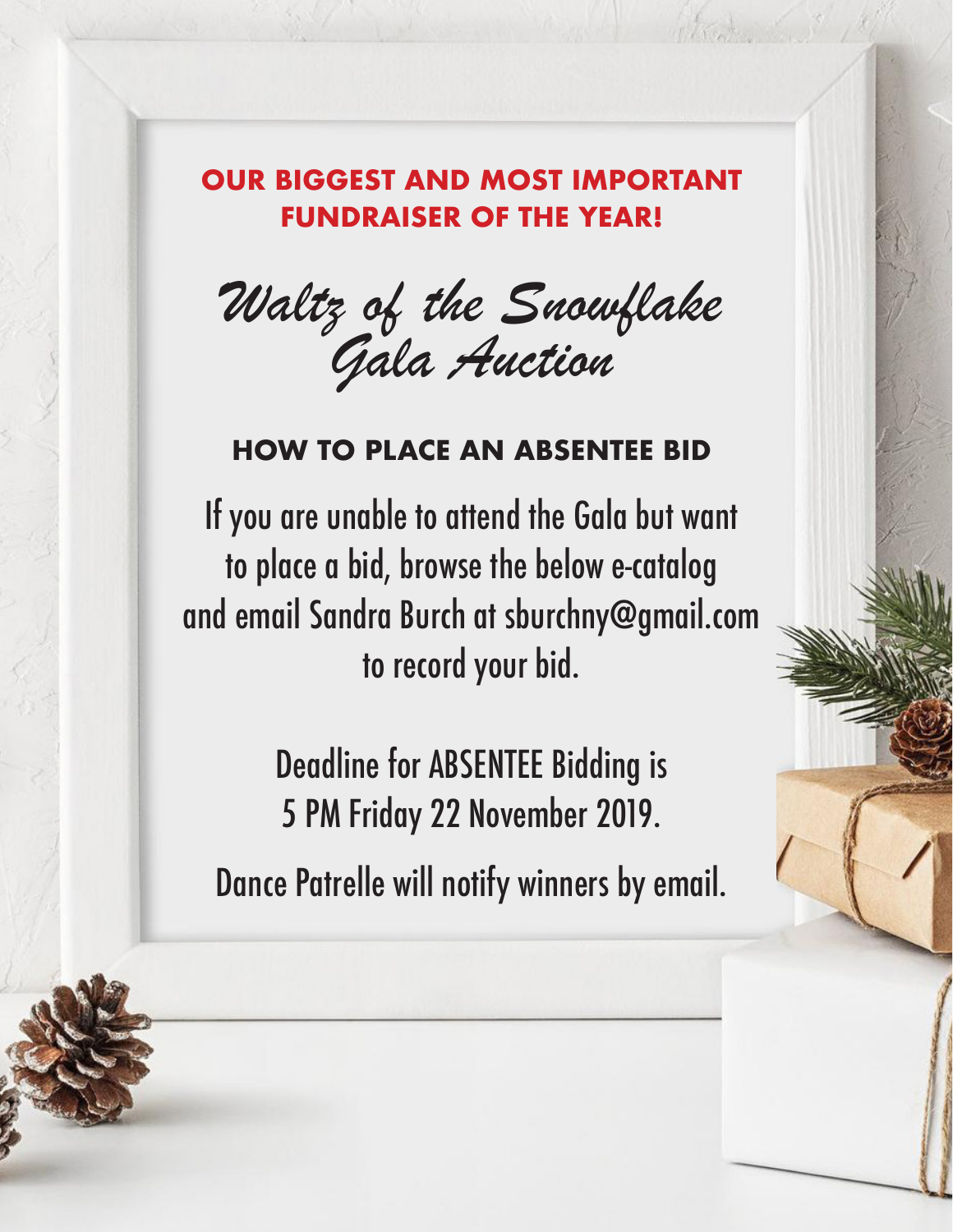

Five 60-Minute Full Dose Infra Red Sauna

> Donor: Higher Dose Solicited by: Rosa Alaimo Face Value: **\$279**

Five 60-Minute Ful

**NAME & EMAIL** 

John Ni

STARTING BID

Starting Bid: **\$100**  Increments of: **\$20**

| LOT <sub>1</sub>         |                               |
|--------------------------|-------------------------------|
| ull Dose Infra Red Sauna |                               |
|                          | <b>BID INCREMENTS OF \$20</b> |
|                          |                               |
|                          | \$100                         |
|                          |                               |
|                          |                               |
|                          |                               |
|                          |                               |
|                          |                               |
|                          |                               |
|                          |                               |
|                          |                               |
|                          |                               |
|                          |                               |
|                          |                               |
|                          |                               |
|                          |                               |
|                          |                               |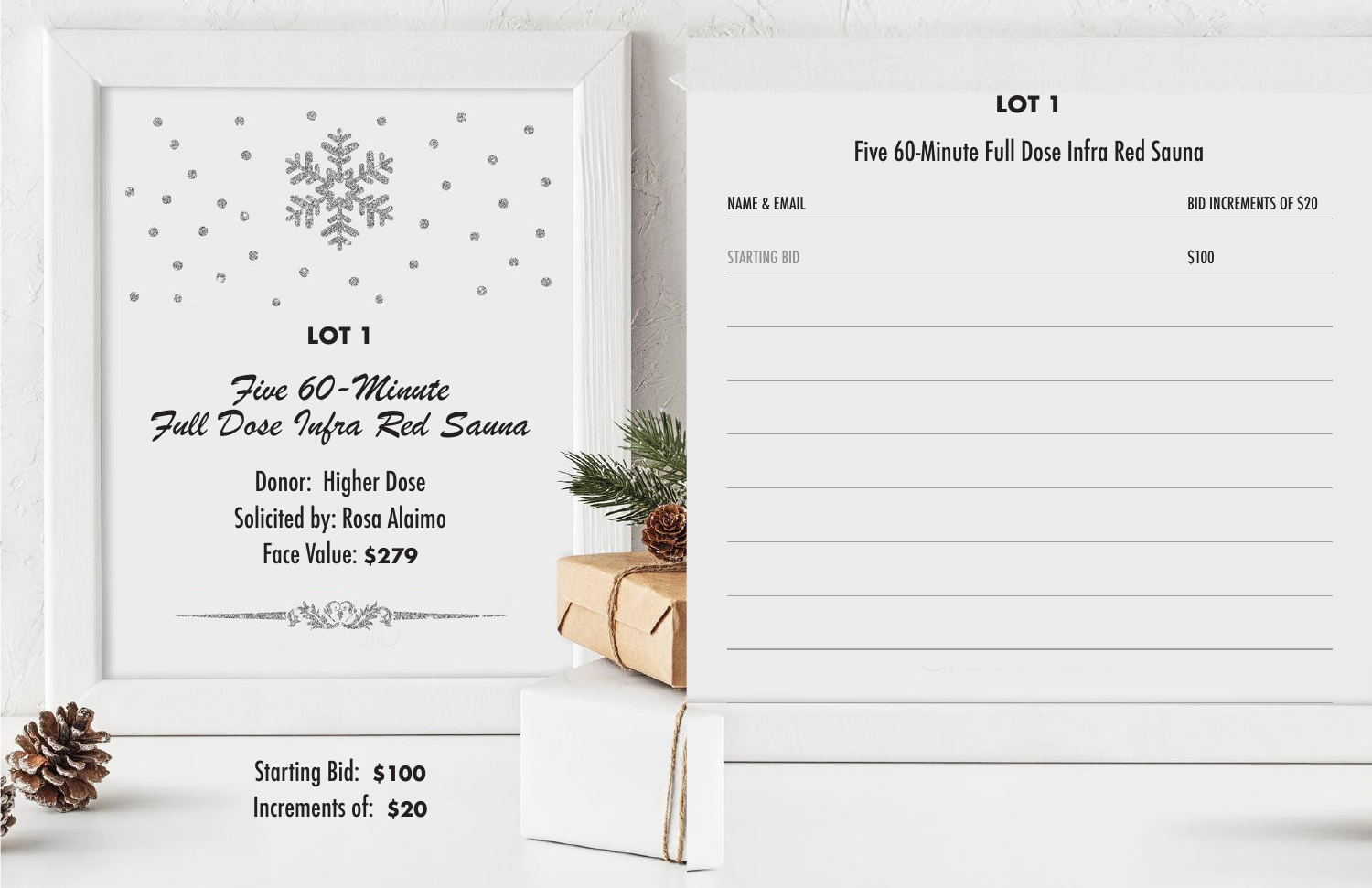

Four Tickets for 29 December 2019 1pm Giants vs Eagle with Club Access

Donor: Littman Family Face Value: **\$3600**

John

STARTING BID **\$750** 

Starting Bid: **\$750**  Increments of: **\$100**

### **LOT 2**

### Four Tickets for 29 December 2019 1pm Giants vs Eagle with Club Access

### NAME & EMAIL **BID INCREMENTS OF \$100**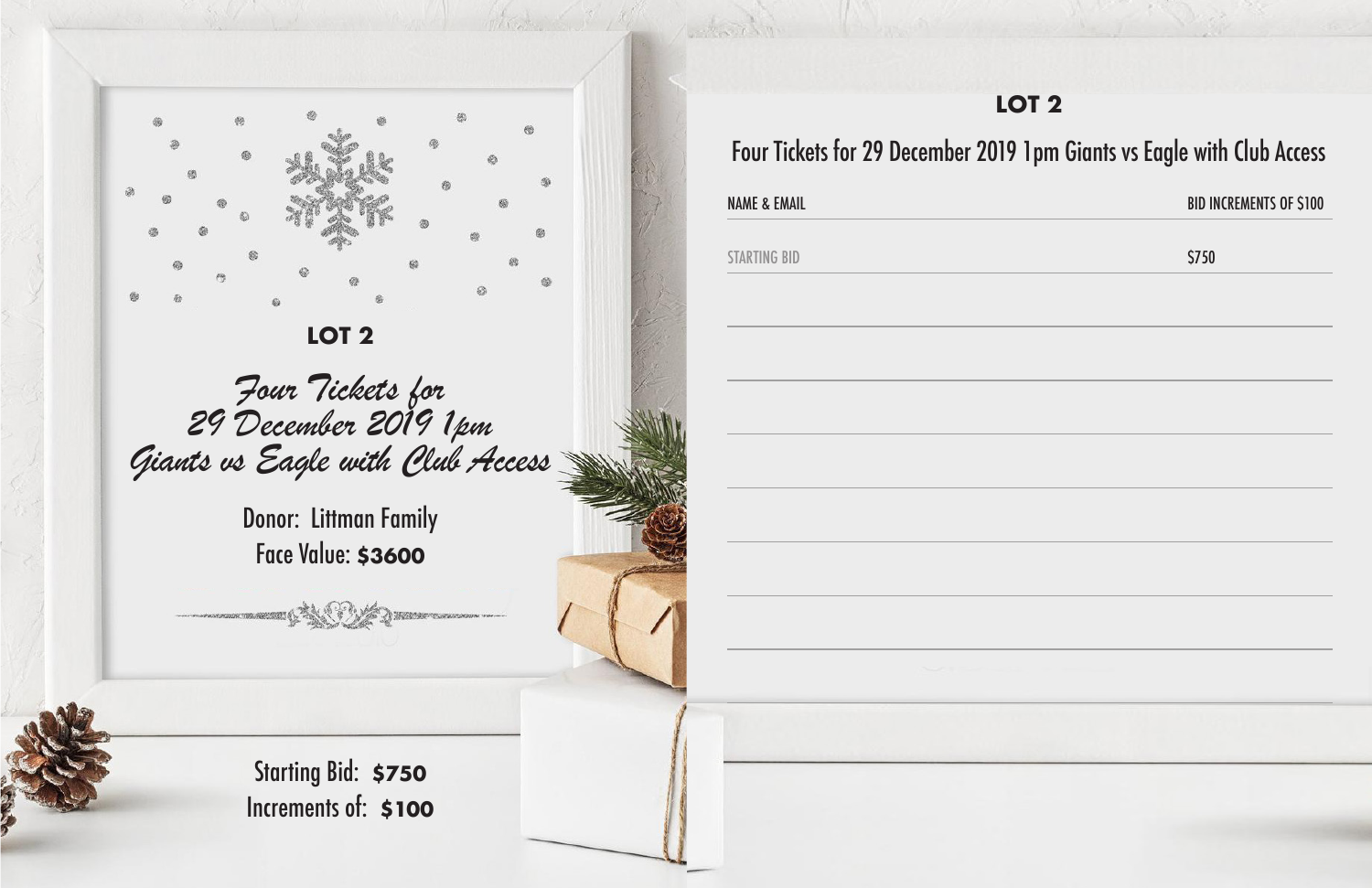

One Private Ballet Lesson with MYB's Head of Primary Levels, the Talented Natalia Boesch

> Donor: Natalia Boesch Face Value: **\$125**

Starting Bid: **\$75**  Increments of: **\$20** NAME & EMAIL **BID INCREMENTS OF \$20** 

CARLA SEIFER CARLASEIFER@ME.COM \$75

### **LOT 3** One Private Ballet Lesson with MYB's Head of Primary Levels, the Talented Natalia Boesch

John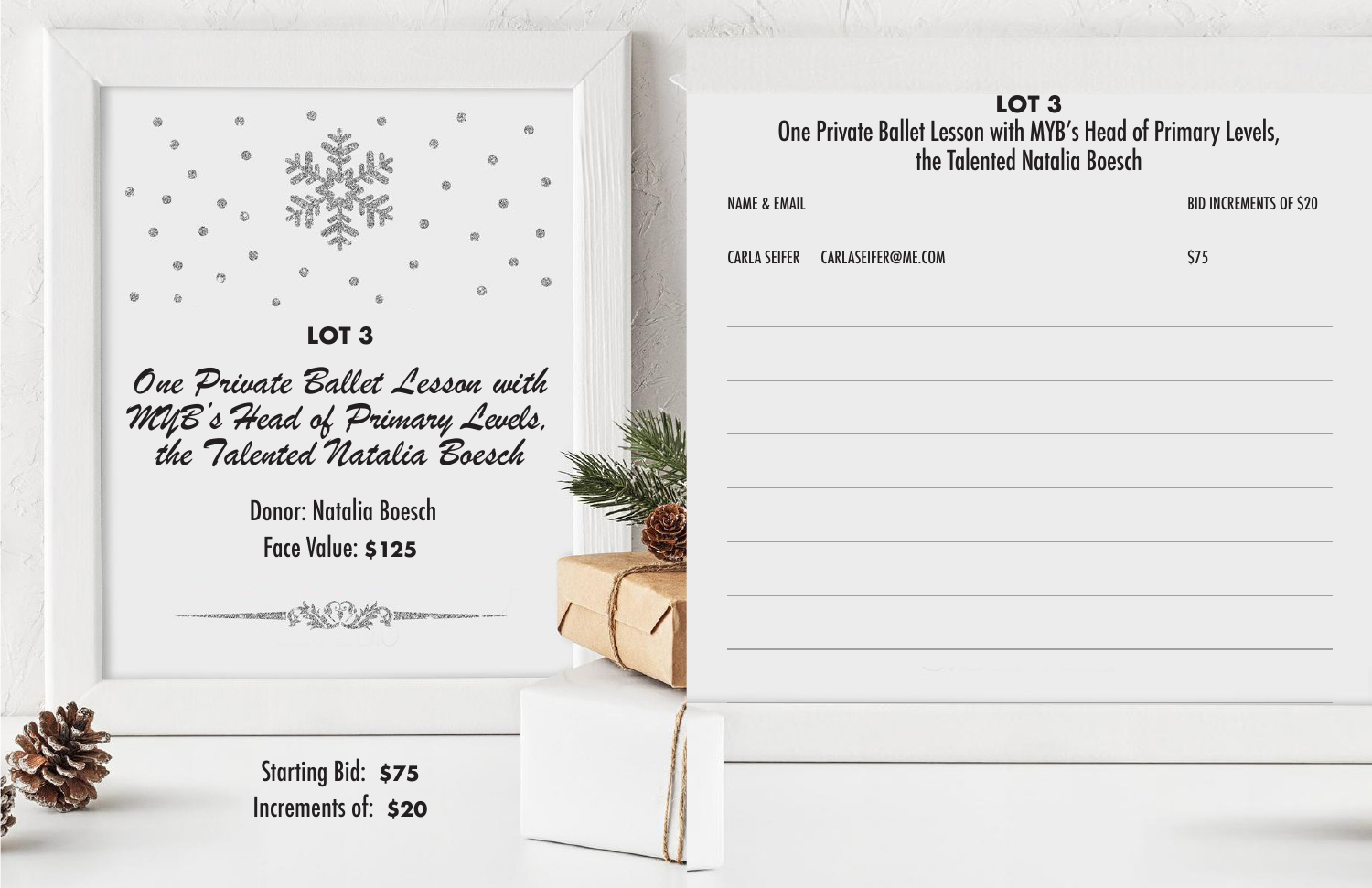

Four One-Day / Two-Park Tickets Entry at Islands of Adventure & Universal Studios,Florida with Fast Pass Access (no regular queue line-up)

> Donor: Universal Studios Solicited by: Zeko Family Face Value: **\$1300**

messant Alexander Davis

todo

Starting Bid: **\$400**  Increments of: **\$100**



### **LOT 4**

### Four One-Day / Two-Park Tickets Entry at Islands of Adventure & Universal Studios, Florida with Fast Pass Access

NAME & EMAIL **BID INCREMENTS OF \$100**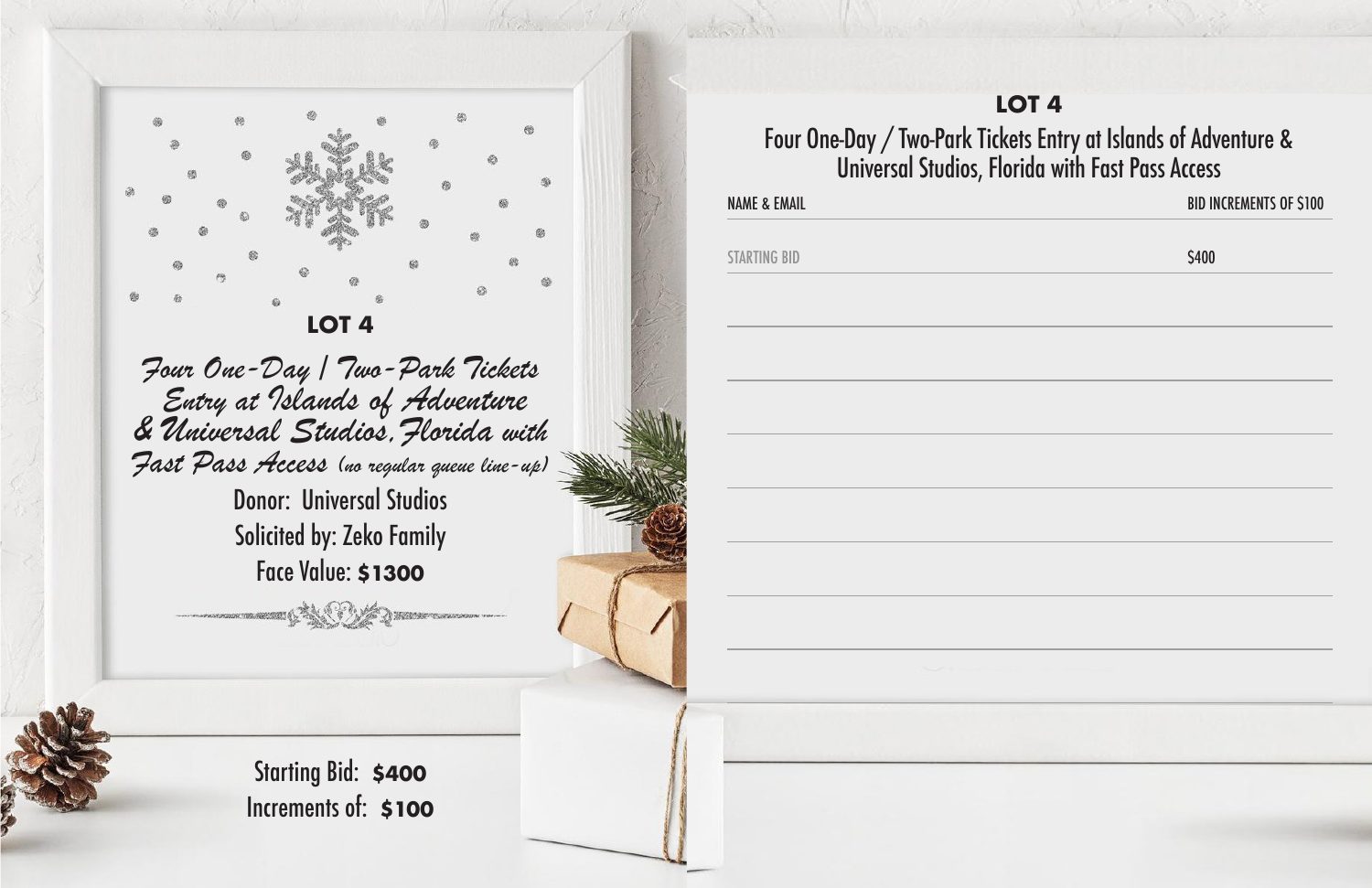

10-Pack Class Passes for Exhale

Donor: Exhale Solicited by: Elisabeth Halfpapp Face Value: **\$350**

> Starting Bid: **\$150**  Increments of: **\$20**

| 10-Pack Class Passes for Exhale                                                          |             |
|------------------------------------------------------------------------------------------|-------------|
|                                                                                          | <b>BIDI</b> |
| SHANNON CASPERSEN SHANNON.CASPERSEN@GMAIL.COM                                            | \$150       |
|                                                                                          |             |
|                                                                                          |             |
|                                                                                          |             |
|                                                                                          |             |
|                                                                                          |             |
|                                                                                          |             |
|                                                                                          |             |
| <b>Northern Property and Committee Committee Committee Committee Committee Committee</b> |             |
|                                                                                          |             |
|                                                                                          |             |
|                                                                                          |             |

John Mille

| 10-Pack Class Passes for Exhale<br><b>NAME &amp; EMAIL</b><br>SHANNON CASPERSEN SHANNON.CASPERSEN@GMAIL.COM<br>\$150<br><b>Constitution of the Constitution Constitution of the Constitution Constitution of the Constitution</b> | LOT <sub>5</sub> |                               |
|-----------------------------------------------------------------------------------------------------------------------------------------------------------------------------------------------------------------------------------|------------------|-------------------------------|
|                                                                                                                                                                                                                                   |                  |                               |
|                                                                                                                                                                                                                                   |                  | <b>BID INCREMENTS OF \$20</b> |
|                                                                                                                                                                                                                                   |                  |                               |
|                                                                                                                                                                                                                                   |                  |                               |
|                                                                                                                                                                                                                                   |                  |                               |
|                                                                                                                                                                                                                                   |                  |                               |
|                                                                                                                                                                                                                                   |                  |                               |
|                                                                                                                                                                                                                                   |                  |                               |
|                                                                                                                                                                                                                                   |                  |                               |
|                                                                                                                                                                                                                                   |                  |                               |
|                                                                                                                                                                                                                                   |                  |                               |
|                                                                                                                                                                                                                                   |                  |                               |
|                                                                                                                                                                                                                                   |                  |                               |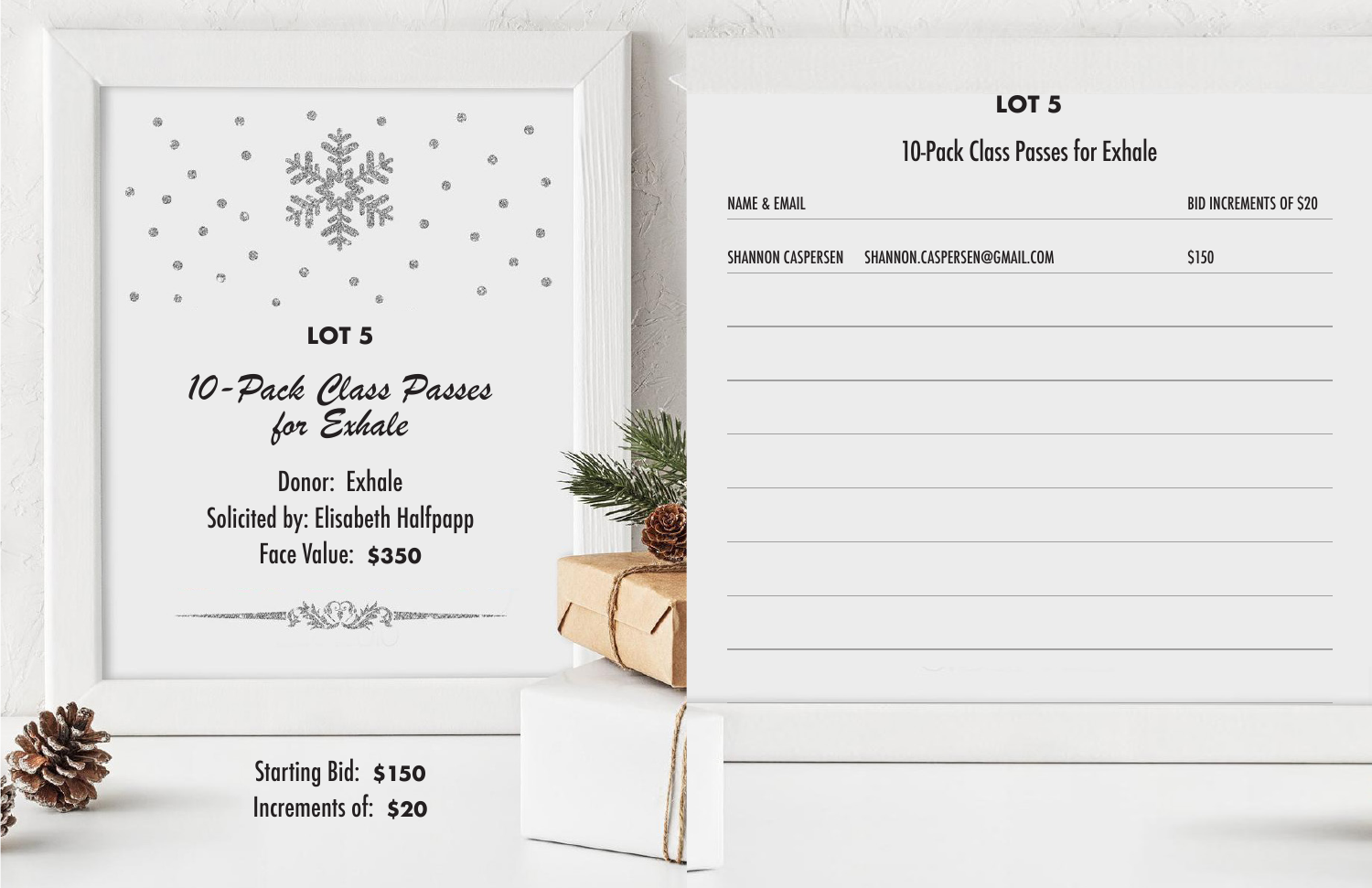

Salvatore Ferragamo Handbag

Donor: Salvatore Ferragamo Face Value: **\$1890**

**NAME & EMAIL** STARTING BID Salvatore Fer

John Ni

Starting Bid: **\$350**  Increments of: **\$100**

| LOT <sub>6</sub> |                                |
|------------------|--------------------------------|
| erragamo Handbag |                                |
|                  | <b>BID INCREMENTS OF \$100</b> |
|                  | \$350                          |
|                  |                                |
|                  |                                |
|                  |                                |
|                  |                                |
|                  |                                |
|                  |                                |
|                  |                                |
|                  |                                |
|                  |                                |
|                  |                                |
|                  |                                |
|                  |                                |
|                  |                                |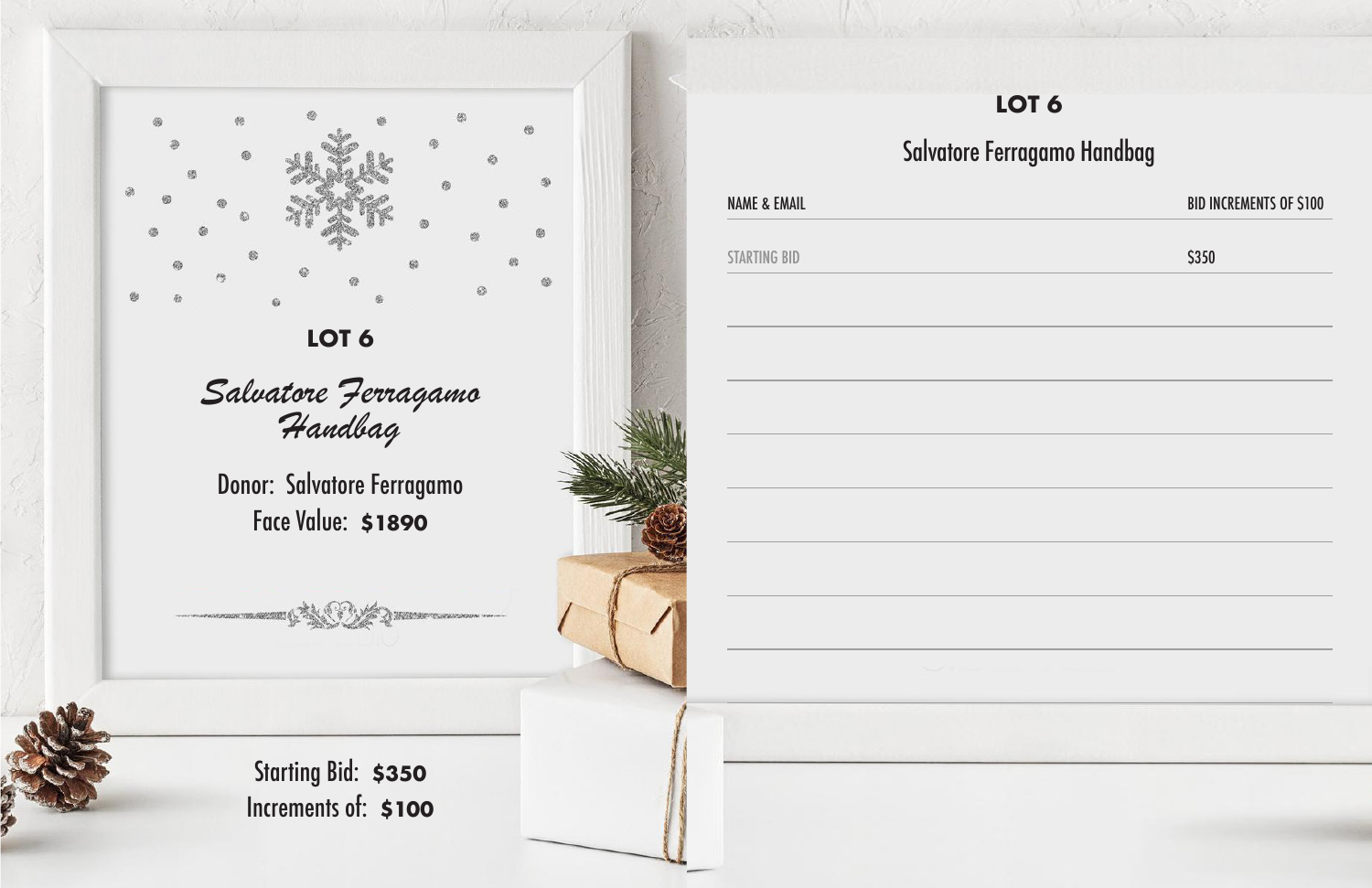

A Rare Glimpse Behind-the-Scenes Tour of Sotheby's Auction House Designed for a Max Group of 10 Guests (valid through 22 November 2020)

> Donor: Sotheby's Solicited by: Burch Family Face Value: **PRICELESS**

ment All the Arm

La distribution

Starting Bid: **\$100**  Increments of: **\$20**



### **LOT 7** A Rare Glimpse Behind-the-Scenes Tour of Sotheby's Auction House Designed for a Max Group of 10 Guests

NAME & EMAIL **BID INCREMENTS OF \$20**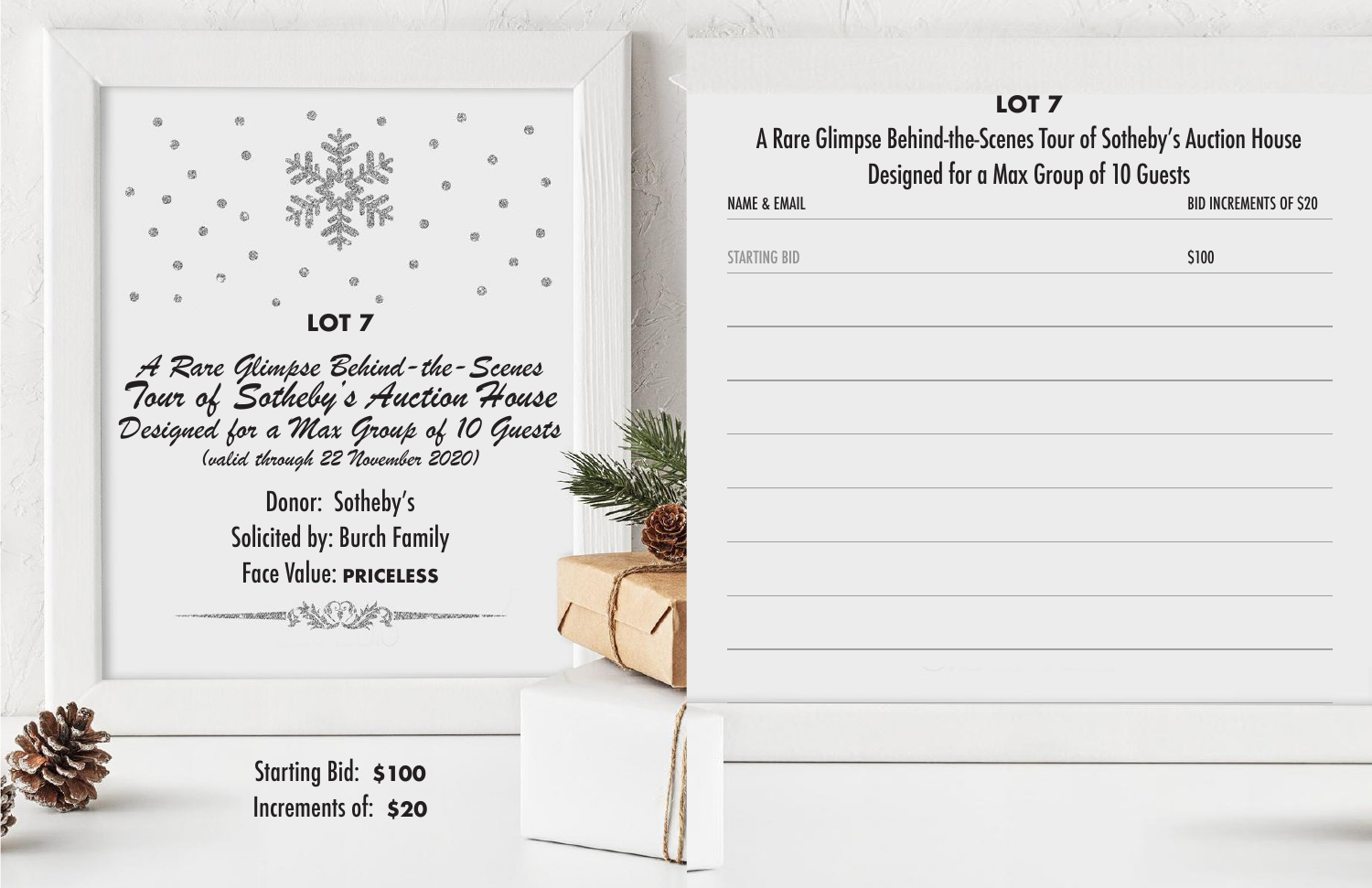

Yumiko \$100 Gift Certificate

Donor: Yumiko Solicited by: Zeko Family Face Value: **\$100**

Starting Bid: **\$50**  Increments of: **\$20**

### BID INCREMENTS OF \$20 \$50 \$70 **LOT 8** Gift Certificate

|                         | LC                                       |
|-------------------------|------------------------------------------|
|                         | Yumiko \$100                             |
| <b>NAME &amp; EMAIL</b> |                                          |
| <b>STARTUBG BID</b>     |                                          |
|                         | AMANDA BURCH ABNYC12@AOL.COM             |
|                         |                                          |
|                         |                                          |
|                         |                                          |
|                         |                                          |
|                         |                                          |
|                         |                                          |
|                         |                                          |
|                         | <b>Contract of the Contract Contract</b> |

John Riv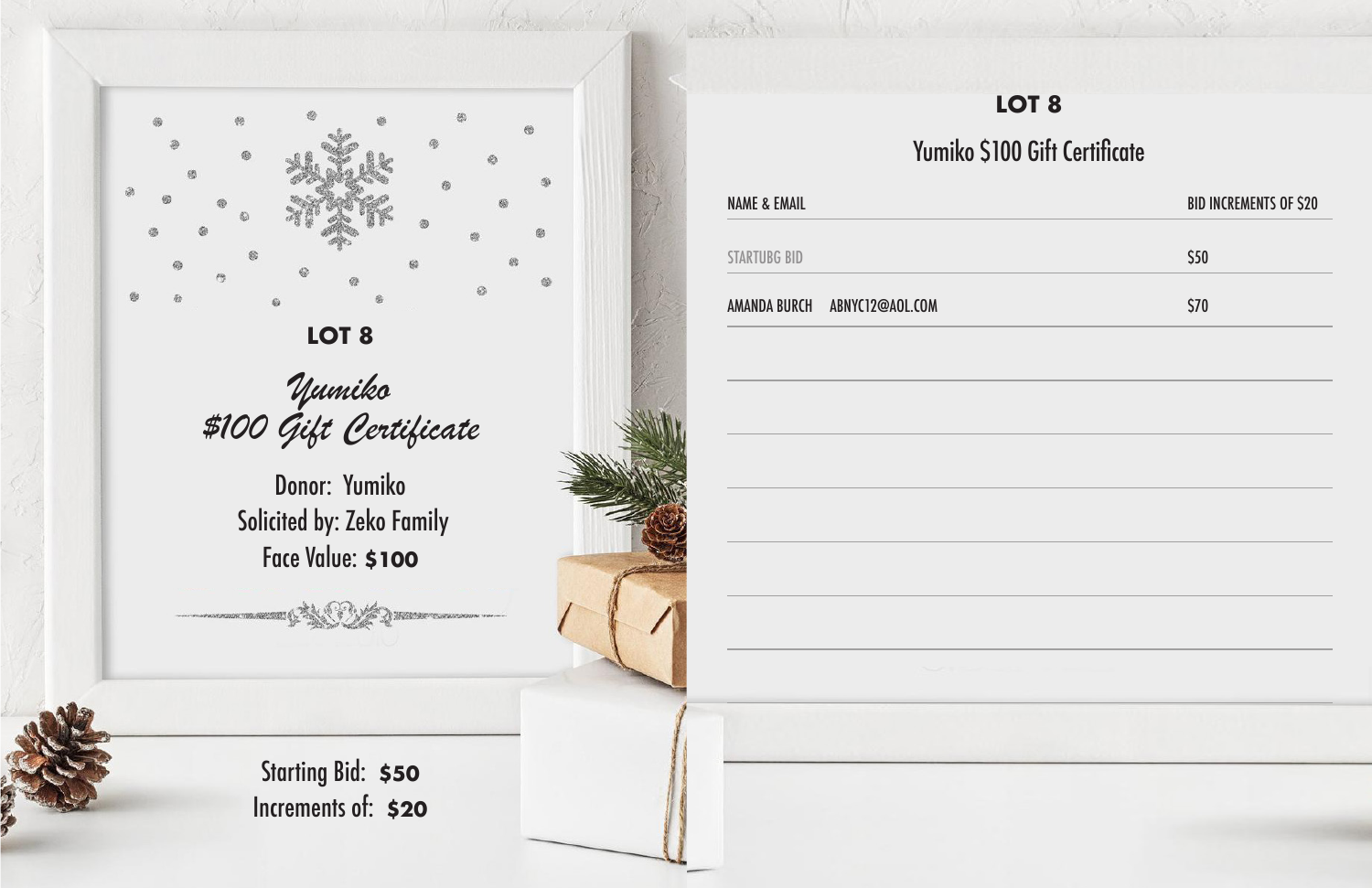

Dinner at Sfoglia Restaurant \$75 Gift Certificate

Donor: Restaurant Sfoglia Solicited: Zeko Family Face Value: **\$75**

STANDARD TO THE DISTRICT OF THE TABLE

John

ALETHEA TAYLOR ALETHEAJTAYLOR@GMAIL.COM \$35

Starting Bid: **\$35**  Increments of: **\$20**

### NAME & EMAIL **BID INCREMENTS OF \$20 LOT 9** Dinner at Sfoglia Restaurant \$75 Gift Certificate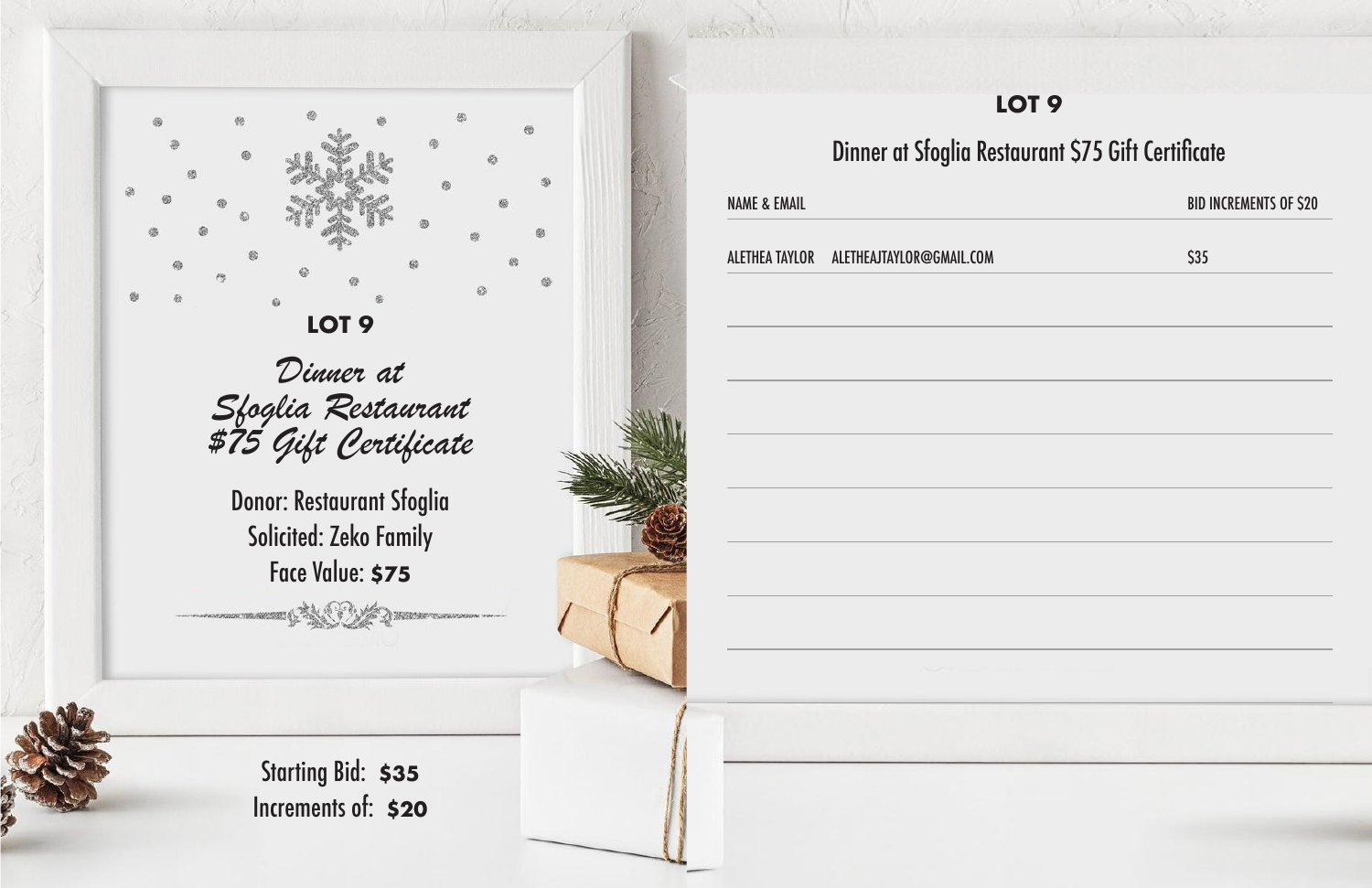

Haircut with Alessandro Mangerini at Pierre Michel Salon

> Donor: Mangerini Family Face Value: **\$280**

Starting Bid: **\$100**  Increments of: **\$20**



### **LOT 10**

### NAME & EMAIL **BID INCREMENTS OF \$20**

### Haircut with Alessandro Mangerini at Pierre Michel Salon

John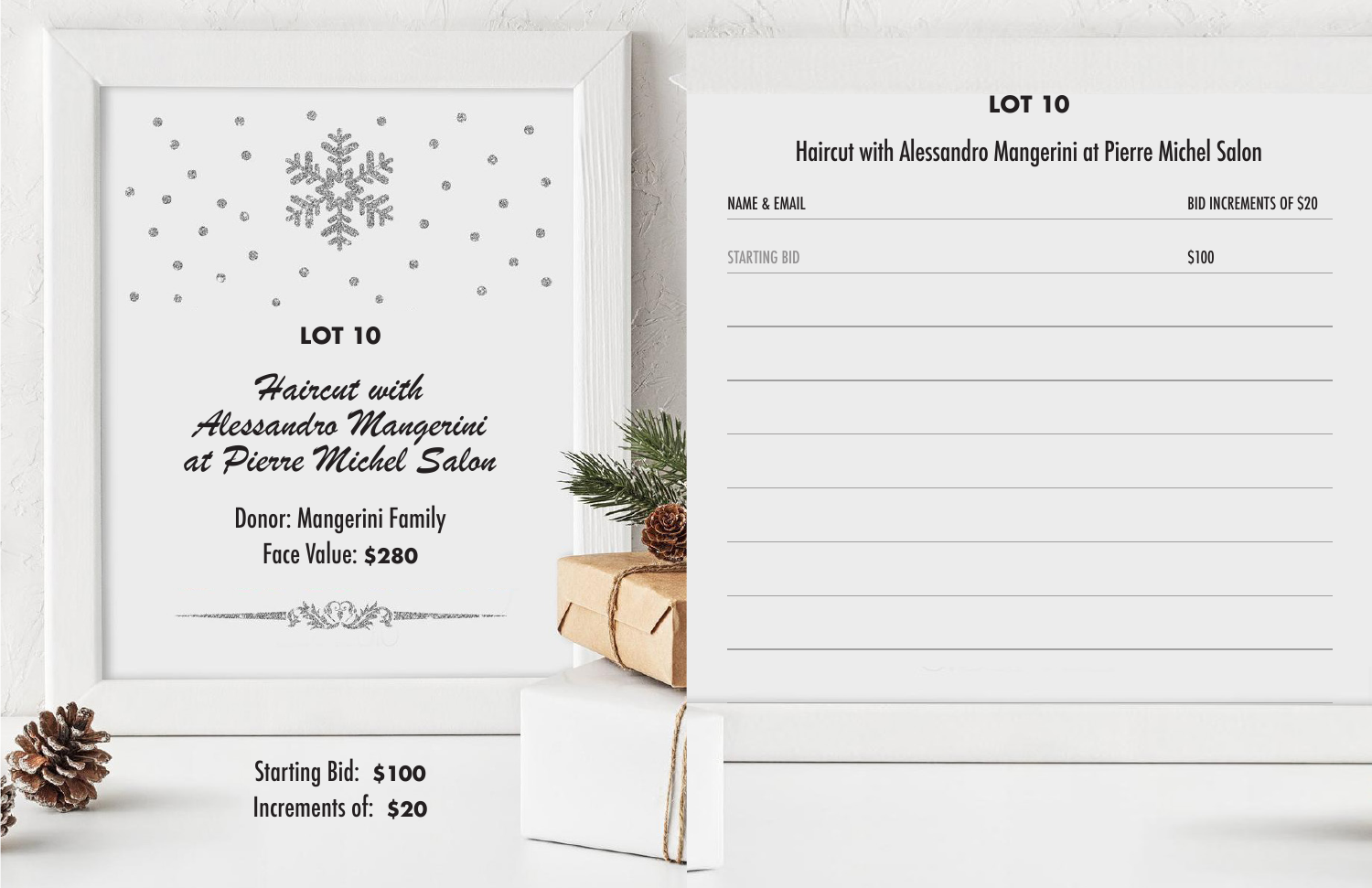

### **LOT 11** Two Tickets for A Botanical Garden Tour by Critically Acclaimed Dancer Leda Meredith & Three Autographed Books

La Barbar

**STARTING BID** 

NAME & EMAIL **BID INCREMENTS OF \$20** 

| \$75 |  |
|------|--|
|      |  |
|      |  |
|      |  |
|      |  |
|      |  |
|      |  |
|      |  |
|      |  |
|      |  |
|      |  |
|      |  |
|      |  |
|      |  |
|      |  |
|      |  |
|      |  |
|      |  |
|      |  |
|      |  |
|      |  |
|      |  |
|      |  |
|      |  |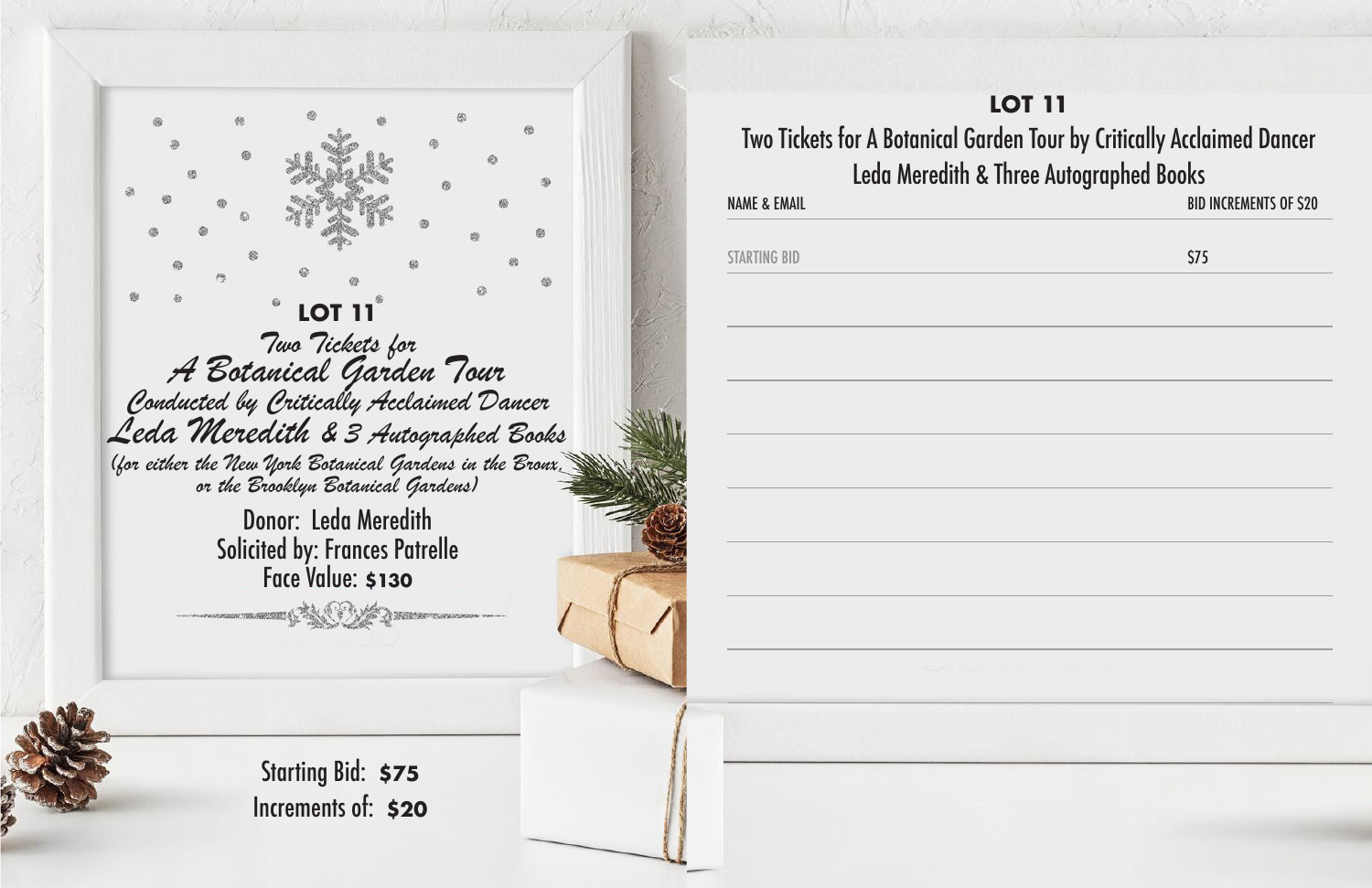

### Dinner at Cafe Anton

**NAME & EMAIL** 

John Ni

Starting Bid: **\$50**  Increments of: **\$20**

| tonucci \$100 Gift Certificate |                               |
|--------------------------------|-------------------------------|
|                                | <b>BID INCREMENTS OF \$20</b> |
|                                | \$50                          |
|                                |                               |
|                                |                               |
|                                |                               |
|                                |                               |
|                                |                               |
|                                |                               |
|                                |                               |
|                                |                               |
|                                |                               |
|                                |                               |
|                                |                               |
|                                |                               |

CHRISTINA BANDINI CBANDINI@AOL.COM \$50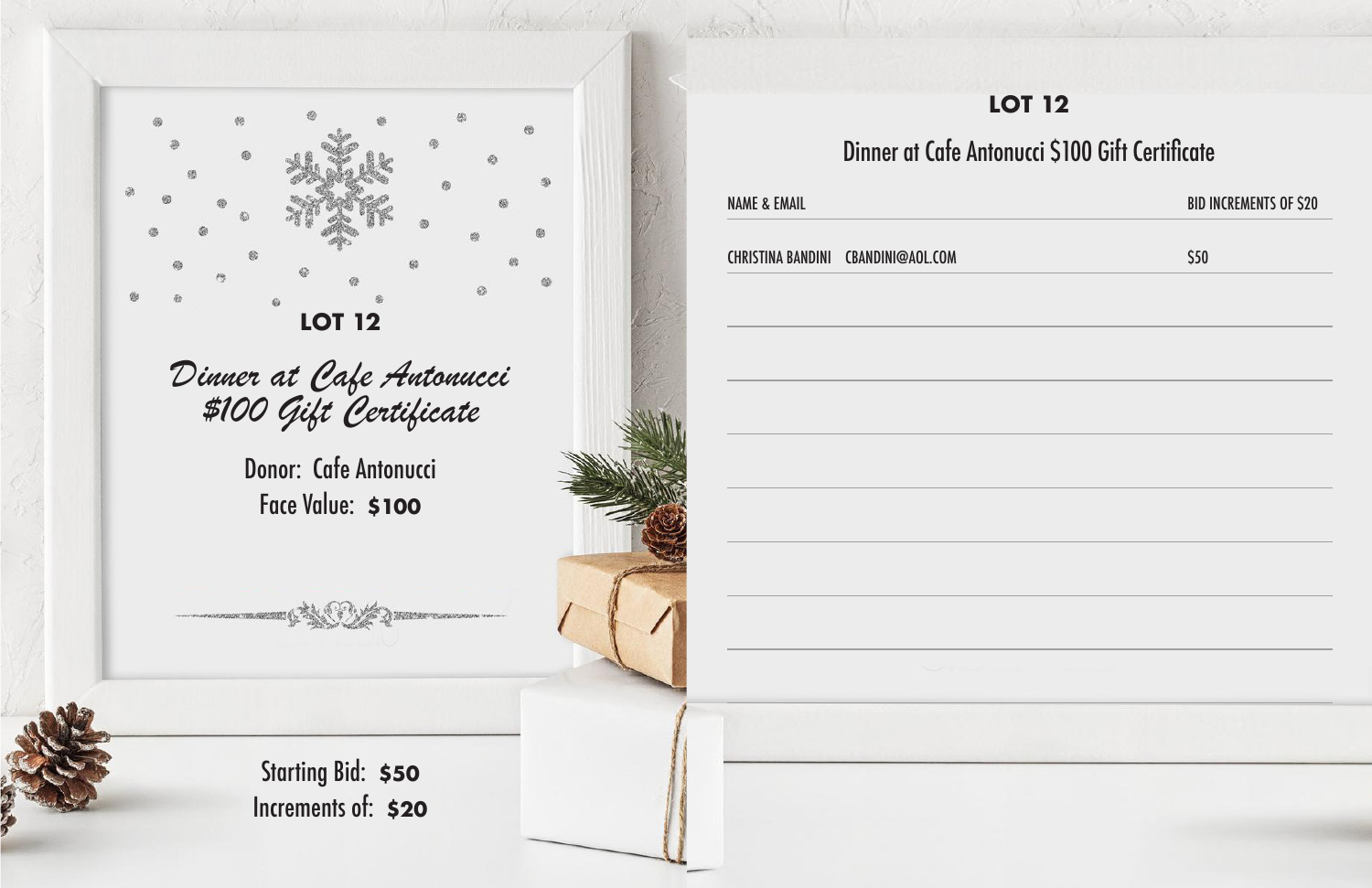

Tea with Anne Kelly Spend an Afternoon with our Favorite Ballet Mistress at Alice's Tea Cup

 Donor: Anne Kelly Face Value: **PRICELESS**

### **LOT 13** Tea with Anne Kelly: Spend an Afternoon with our Favorite Ballet Mistress at Alice's Tea Cup

John

Starting Bid: **\$150**  Increments of: **\$20** NAME & EMAIL **BID INCREMENTS OF \$20** 

STARTING BID

JULIANNA OBEID JULIANNAOBEID@GMAIL.COM

| \$150                    |  |
|--------------------------|--|
| \$200                    |  |
|                          |  |
|                          |  |
|                          |  |
|                          |  |
|                          |  |
|                          |  |
|                          |  |
|                          |  |
|                          |  |
|                          |  |
|                          |  |
|                          |  |
|                          |  |
| <b>Alberta Strategic</b> |  |
|                          |  |
|                          |  |
|                          |  |
|                          |  |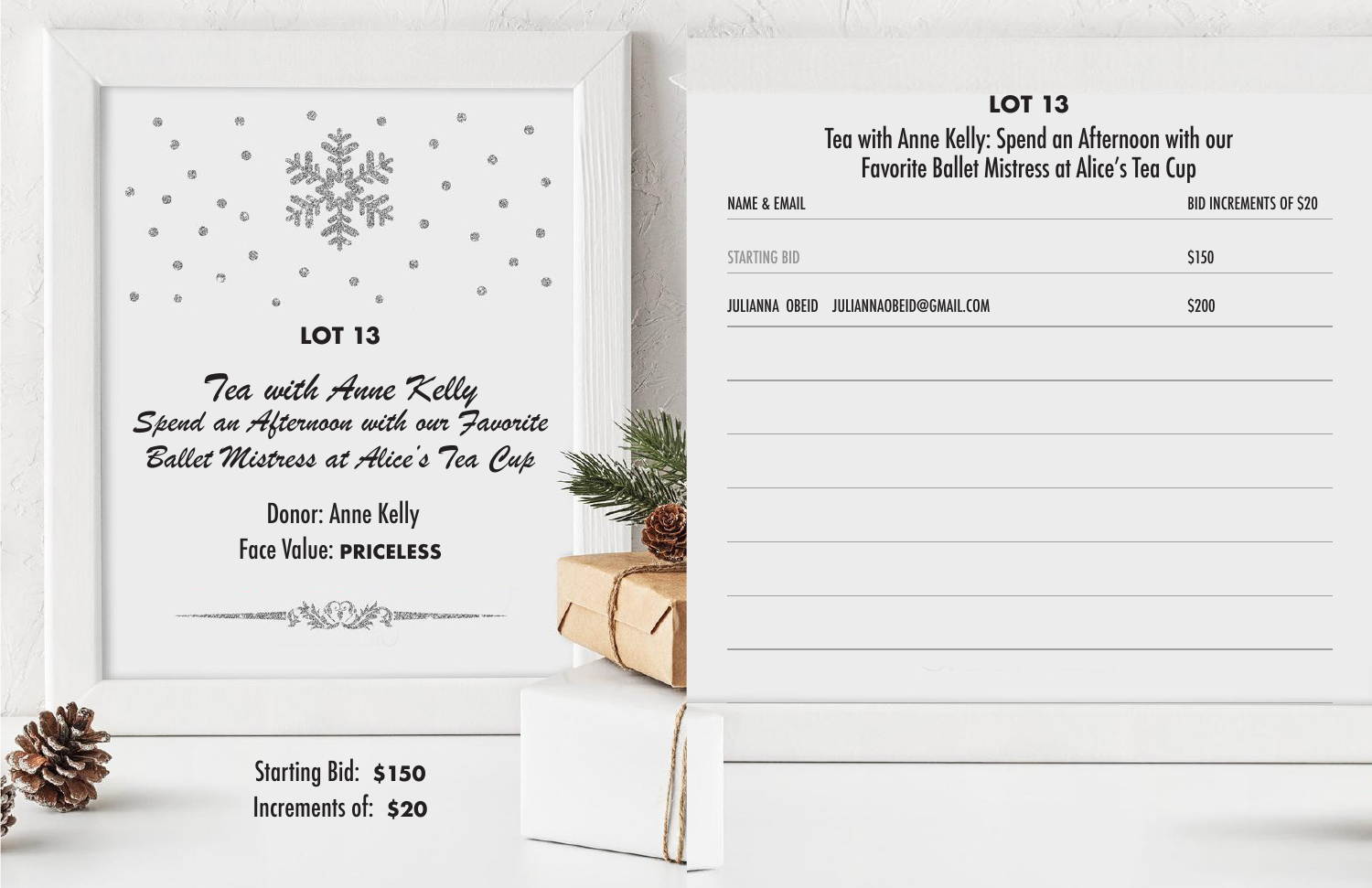

**LOT 14** One In Home 2-Hour Architectural /Interior Design Consultation with Carmen Tagle, AIA Principal of ARCT Architects (at your home in New York City)

> Donor: Carmen Tagle Face Value: **\$1,000**

NAME & EMAIL **BID INCREMENTS OF \$50** 

Jacken

**STARTING BID** 

Starting Bid: **\$300**  Increments of: **\$50**

### **LOT 14** One In Home 2-Hour Architectural / Interior Design Consultation with Carmen Tagle, AIA Principal of ARCT Architects

|     | \$300          |  |
|-----|----------------|--|
|     |                |  |
|     |                |  |
|     |                |  |
|     |                |  |
|     |                |  |
|     |                |  |
|     |                |  |
|     |                |  |
|     |                |  |
|     |                |  |
|     |                |  |
|     |                |  |
|     |                |  |
|     |                |  |
|     |                |  |
|     | <b>Proprie</b> |  |
| 经政治 |                |  |
|     |                |  |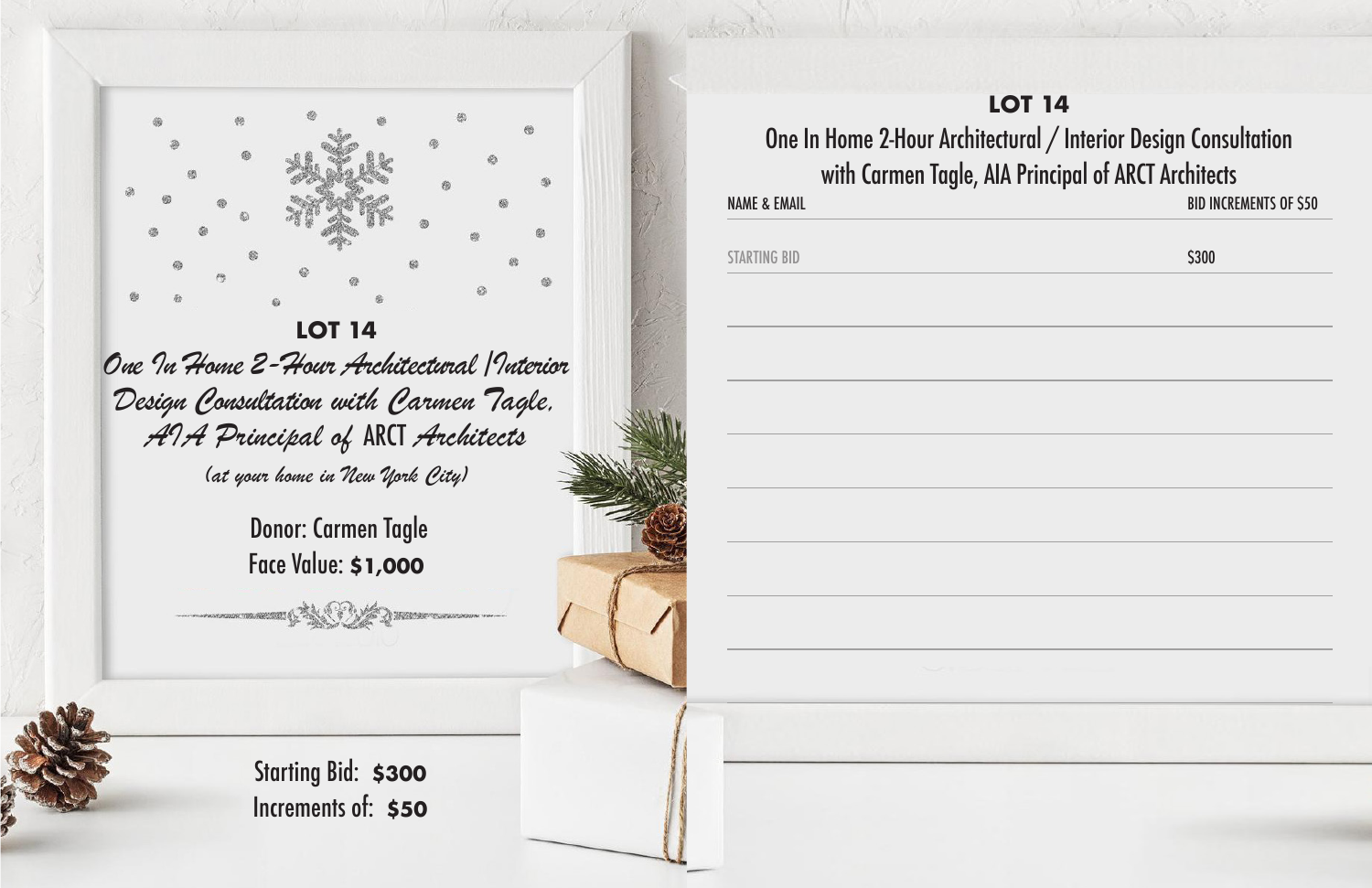

Kurt Adler Gingerbread Nutcracker

Donor: Wood Family

Starting Bid: **\$25**  Increments of: **\$10**

|                         | <b>LOT 15</b>                                                                         |            |
|-------------------------|---------------------------------------------------------------------------------------|------------|
|                         | Kurt Adler Gingerbread Nutcracker                                                     |            |
| <b>NAME &amp; EMAIL</b> |                                                                                       | <b>BID</b> |
| <b>STARTING BID</b>     |                                                                                       | \$25       |
|                         | KRISTIN OLSEN KRISTINROLSEN@YAHOO.COM                                                 | \$35       |
|                         |                                                                                       |            |
|                         |                                                                                       |            |
|                         |                                                                                       |            |
|                         |                                                                                       |            |
|                         |                                                                                       |            |
|                         |                                                                                       |            |
|                         | <b>Northern Committee Committee Committee Committee Committee Committee Committee</b> |            |
|                         |                                                                                       |            |
|                         |                                                                                       |            |
|                         |                                                                                       |            |

And di

| <b>NAME &amp; EMAIL</b> |                                       | <b>BID INCREMENTS OF \$10</b> |
|-------------------------|---------------------------------------|-------------------------------|
| <b>STARTING BID</b>     |                                       | \$25                          |
|                         | KRISTIN OLSEN KRISTINROLSEN@YAHOO.COM | <b>\$35</b>                   |
|                         |                                       |                               |
|                         |                                       |                               |
|                         |                                       |                               |
|                         |                                       |                               |
|                         |                                       |                               |
|                         |                                       |                               |
|                         |                                       |                               |
|                         |                                       |                               |
|                         |                                       |                               |
|                         |                                       |                               |
|                         |                                       |                               |
|                         |                                       |                               |

### **LOT 15**

### **bread Nutcracker**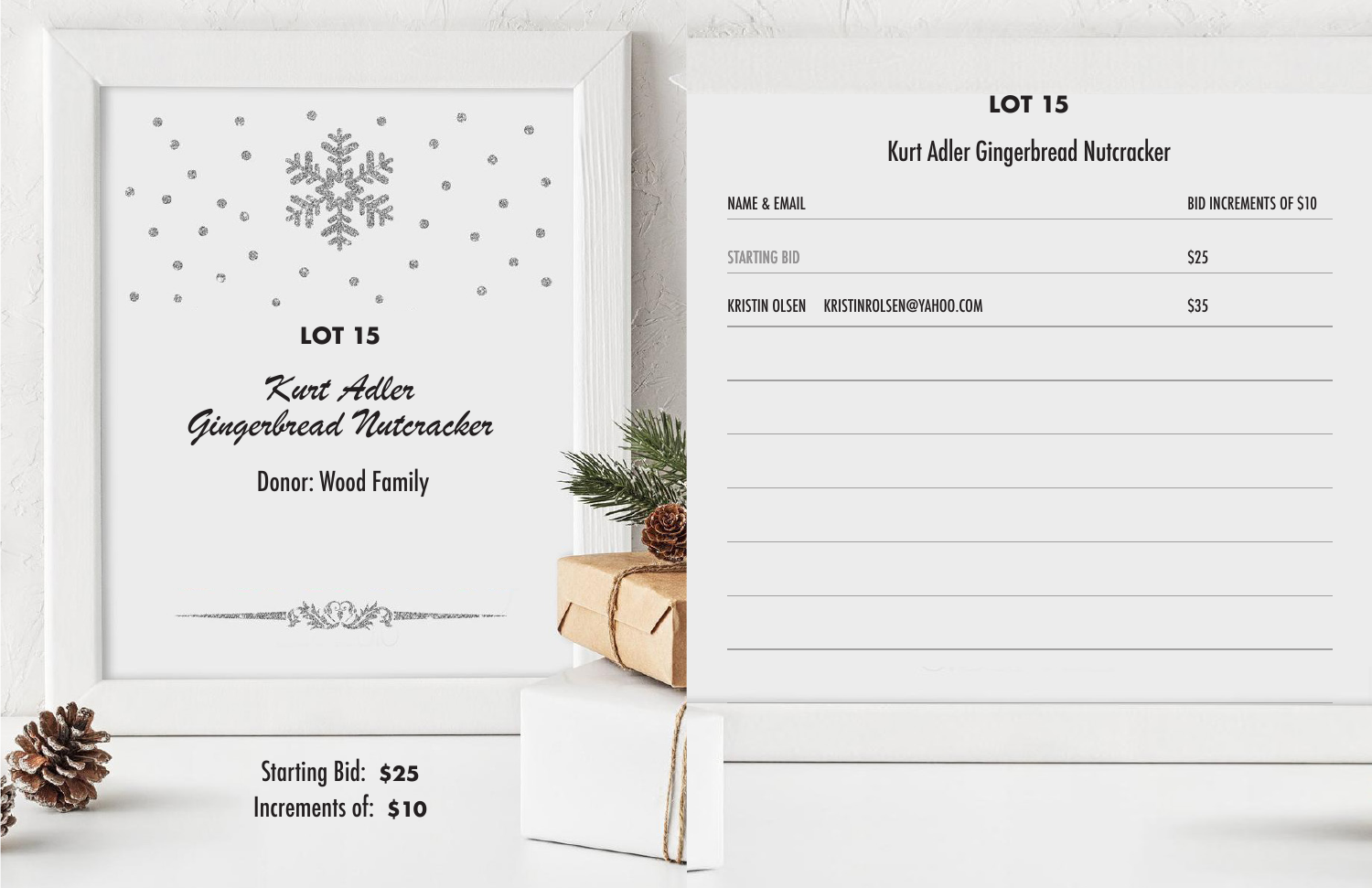

|                         | <b>LOT 16</b>                                                                                                        |      |
|-------------------------|----------------------------------------------------------------------------------------------------------------------|------|
|                         | Kurt Adler Gingerbread Nutcracker                                                                                    |      |
| <b>NAME &amp; EMAIL</b> |                                                                                                                      | BID  |
| <b>STARTING BID</b>     |                                                                                                                      | \$15 |
|                         |                                                                                                                      |      |
|                         |                                                                                                                      |      |
|                         |                                                                                                                      |      |
|                         |                                                                                                                      |      |
|                         |                                                                                                                      |      |
|                         | New York Charles and Charles and Charles and Charles and Charles and Charles and Charles and Charles and Charles and |      |
|                         |                                                                                                                      |      |
|                         |                                                                                                                      |      |

And in

### **r** 16

### rbread Nutcracker

### BID INCREMENTS OF \$10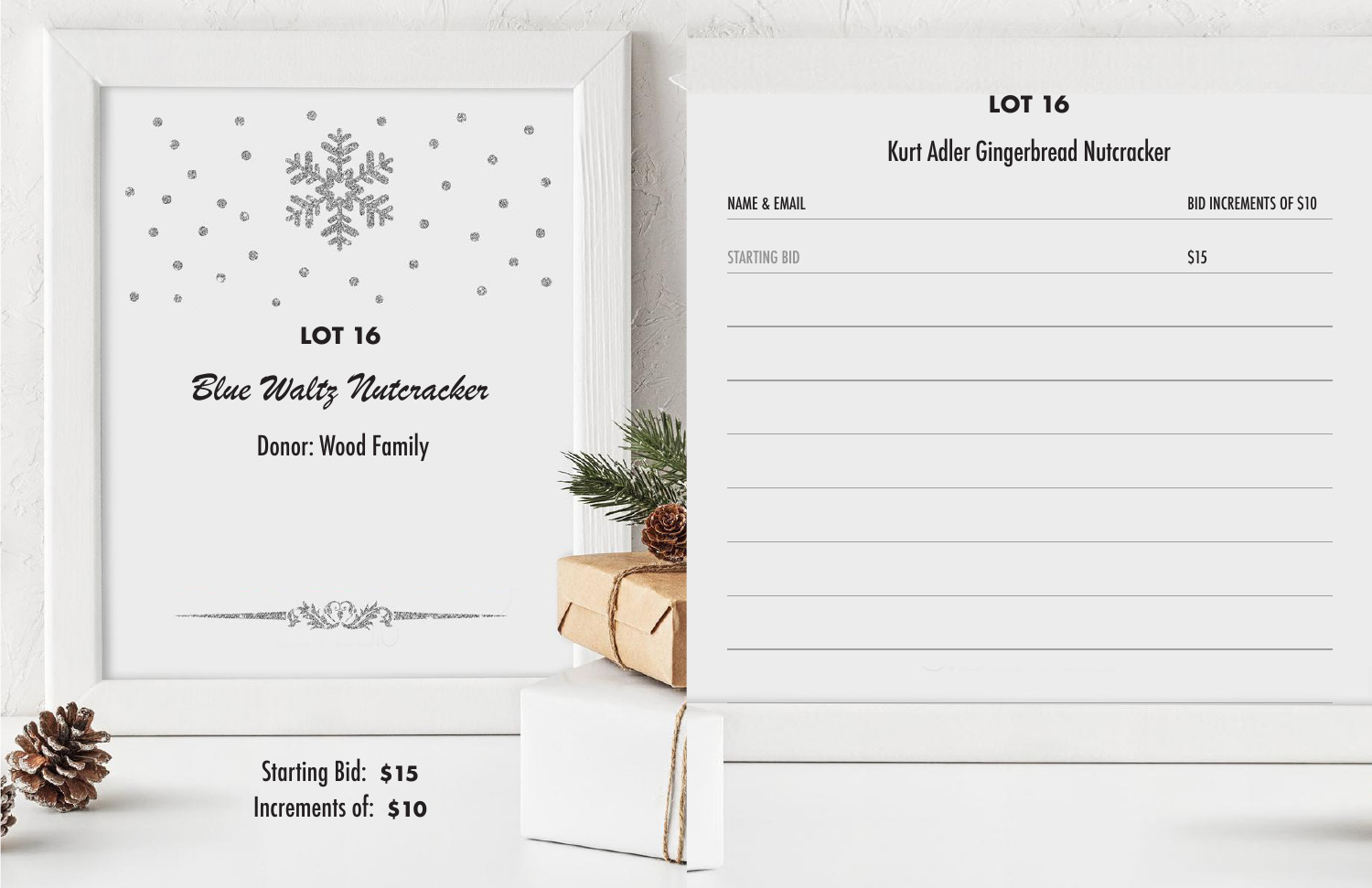

Kurt Adler Sugar Plum Fairy Nutcracker

Donor: Wood Family

Starting Bid: **\$15**  Increments of: **\$10**

**NAME & EMAIL** Kurt Adler Sugar ALETHEA TAYLOR ALETHEAJTAYLOR@GMAIL.COM

John

| \$15 |
|------|
|      |
|      |
|      |
|      |
|      |
|      |
|      |
|      |
|      |
|      |
|      |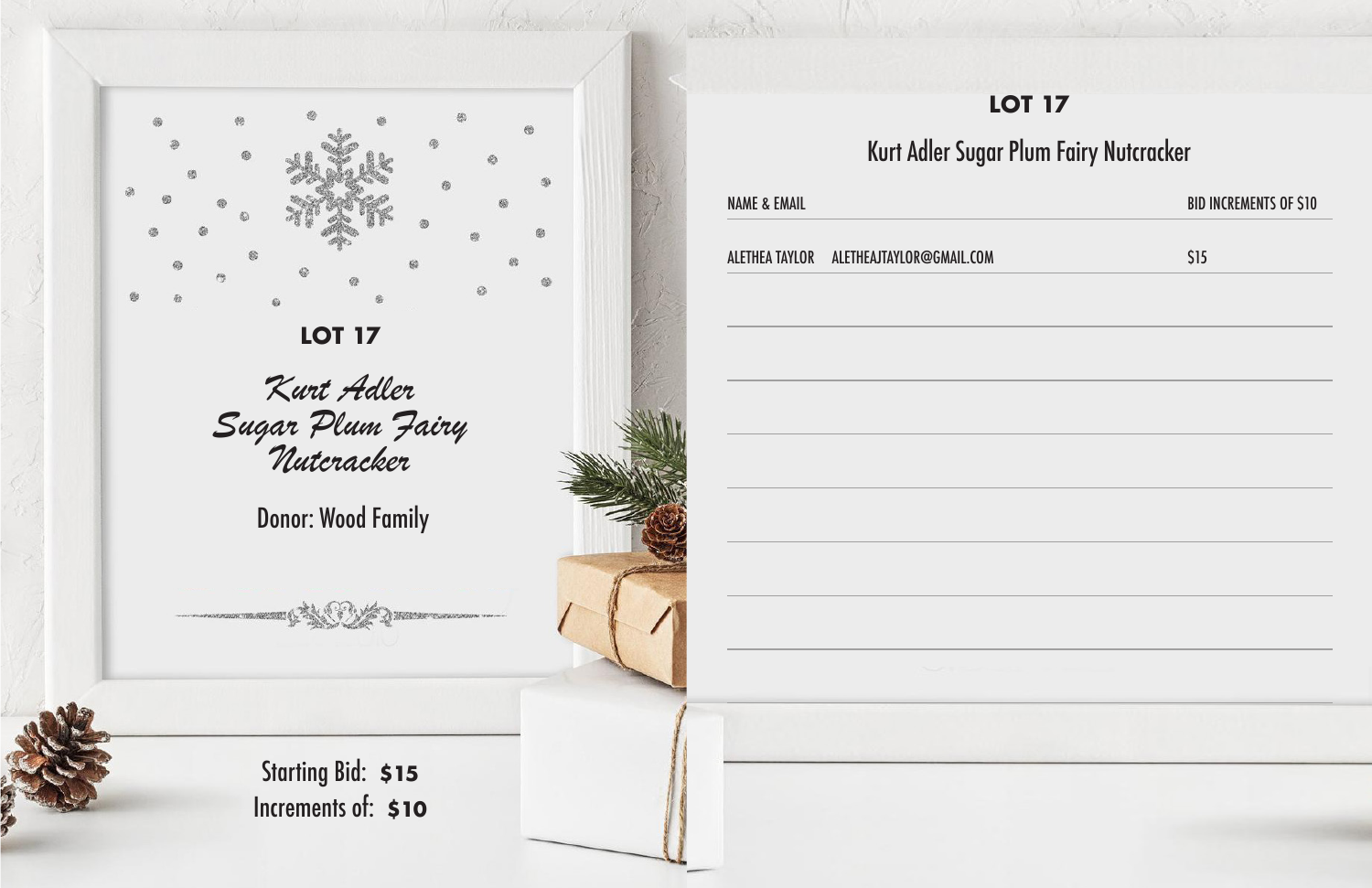

|                         | <b>LOT 18</b>                 |            |
|-------------------------|-------------------------------|------------|
|                         | <b>Silver King Nutcracker</b> |            |
| <b>NAME &amp; EMAIL</b> |                               | <b>BID</b> |
| <b>STARTING BID</b>     |                               | \$15       |
|                         |                               |            |
|                         |                               |            |
|                         |                               |            |
|                         |                               |            |
|                         |                               |            |
|                         |                               |            |
|                         |                               |            |
|                         |                               |            |
|                         |                               |            |
|                         |                               |            |
|                         |                               |            |

Colorado

# BID INCREMENTS OF \$10 **LOT 18** Rutcracker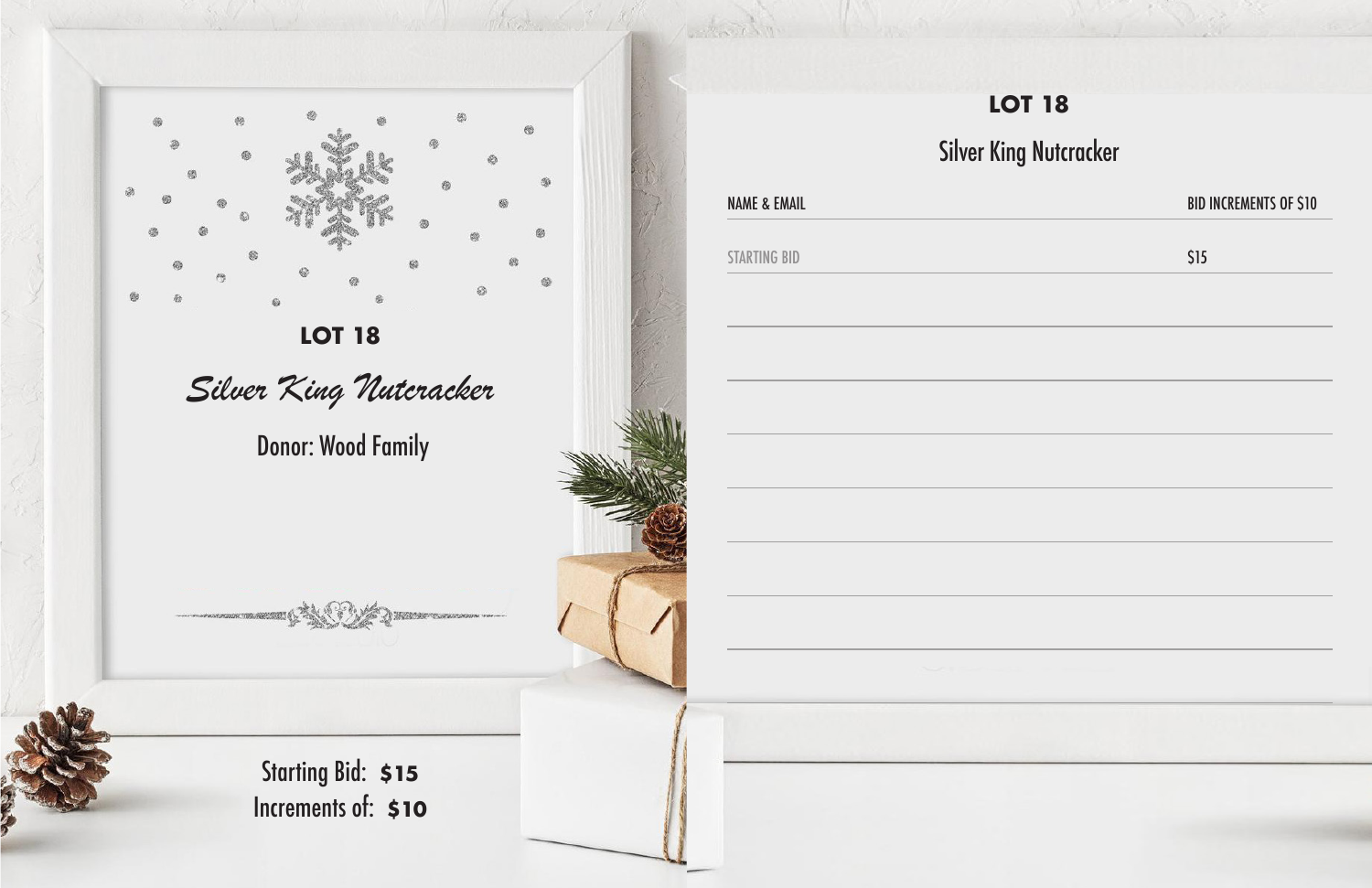

Holly Adler for Kurt Adler Gold Treasure Nutcracker

Donor: Wood Family

**NAME & EMAIL** 

John Riv

**STARTING BID** 

Starting Bid: **\$15**  Increments of: **\$10**

### **LOT 19**

### Holly Adler for Kurt Adler Gold Treasure Nutcracker

| <b>BID INCREMENTS OF \$10</b> |
|-------------------------------|
| \$15                          |
|                               |
|                               |
|                               |
|                               |
|                               |
|                               |
|                               |
|                               |
|                               |
|                               |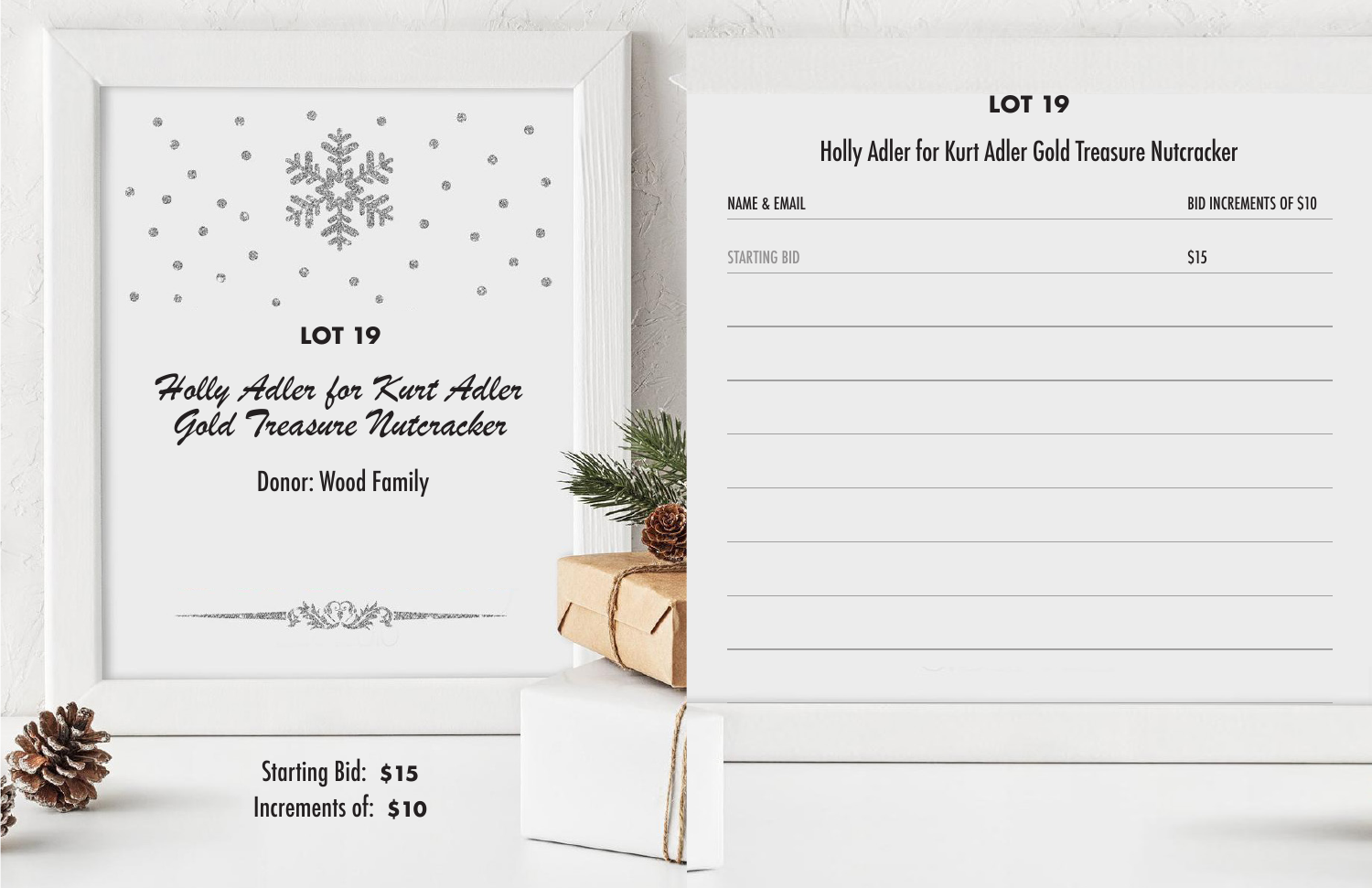

|                         | <b>LOT 20</b>                         |            |
|-------------------------|---------------------------------------|------------|
|                         | <b>Snow King Nutcracker</b>           |            |
| <b>NAME &amp; EMAIL</b> |                                       | <b>BID</b> |
| <b>STARTING BID</b>     |                                       | \$15       |
|                         |                                       |            |
|                         |                                       |            |
|                         |                                       |            |
|                         |                                       |            |
|                         |                                       |            |
|                         |                                       |            |
|                         |                                       |            |
|                         |                                       |            |
|                         | <b>NOON COMPANY IS NOT THE OWNER.</b> |            |
|                         |                                       |            |
|                         |                                       |            |
|                         |                                       |            |

John

# BID INCREMENTS OF \$10 **LOT 20** Nutcracker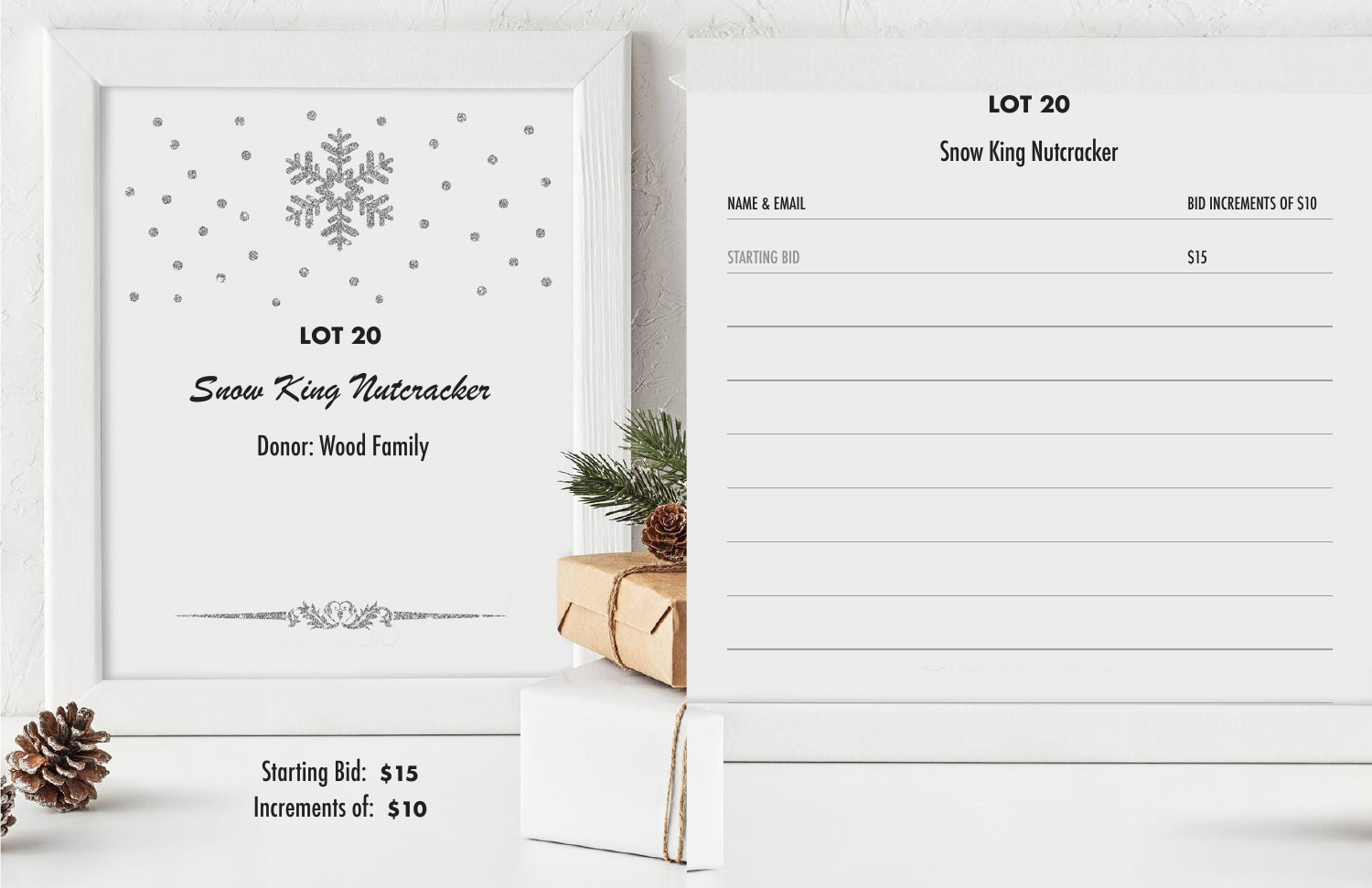

Three In Home Pilates Personnel Training Classes

### **LOT 21** Three In Home Pilates Personnel Training Classes BID INCREMENTS OF \$40

 Donor: Emilie Aguerre Face Value: **\$420**

Starting Bid: **\$170**  Increments of: **\$40**



John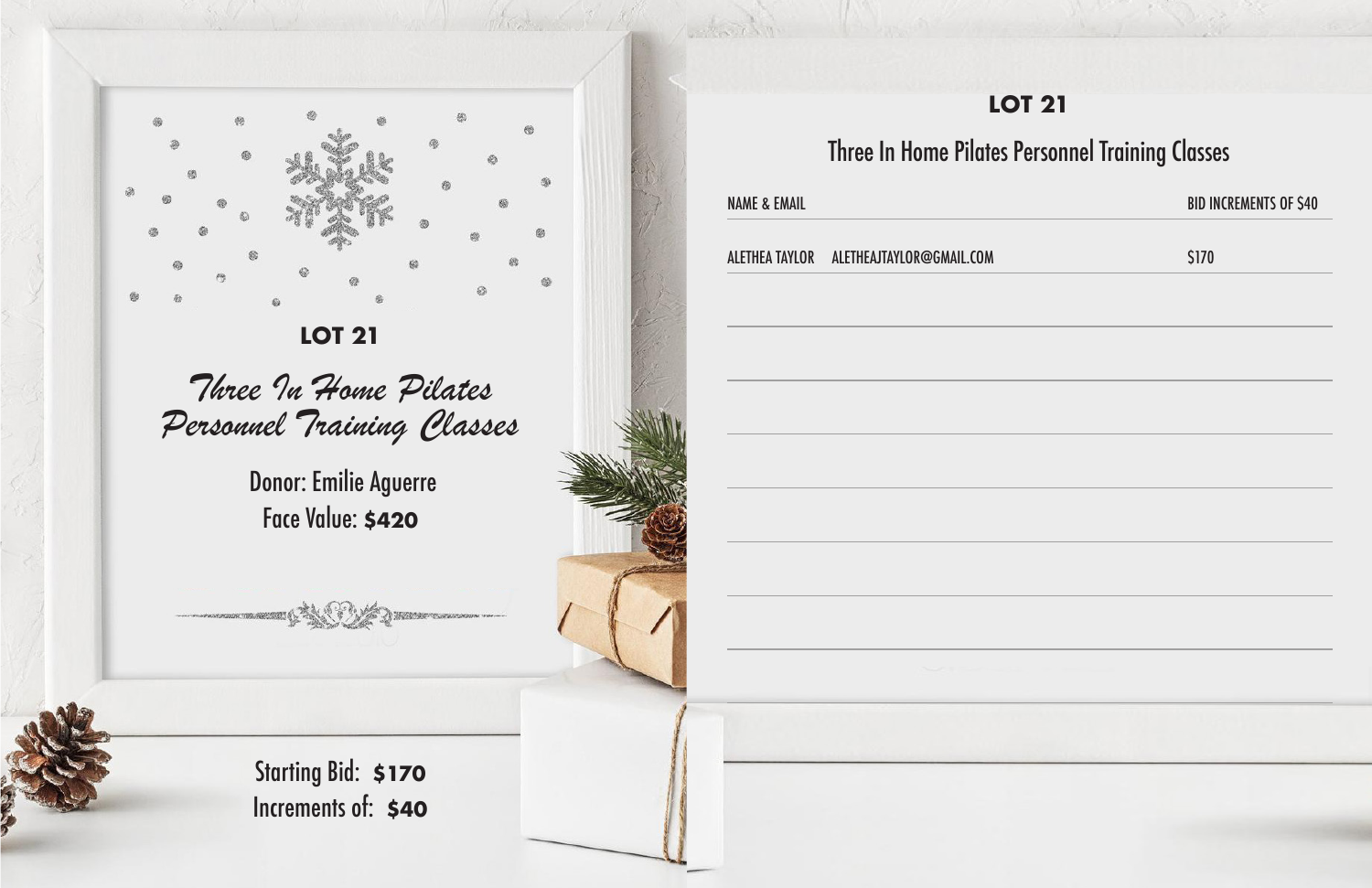**LOT 22** Dinner for Four at<br>Gabriel's Bar & Restaurant \$300 Gift Certificate (excludes alcohol) (reopens Spring 2020 at Central Park South)

> Donor: Gabriel's Bar & Restaurant Solicited: Zeko Family Face Value: **\$300**

> > **DESCRIPTIONS**

Starting Bid: **\$130**  Increments of: **\$40** NAME & EMAIL

Jacken

STARTING BID

### **LOT 22**

### Dinner for Four at Gabriel's Bar & Restaurant \$75 Gift Certificate

### BID INCREMENTS OF \$40

\$130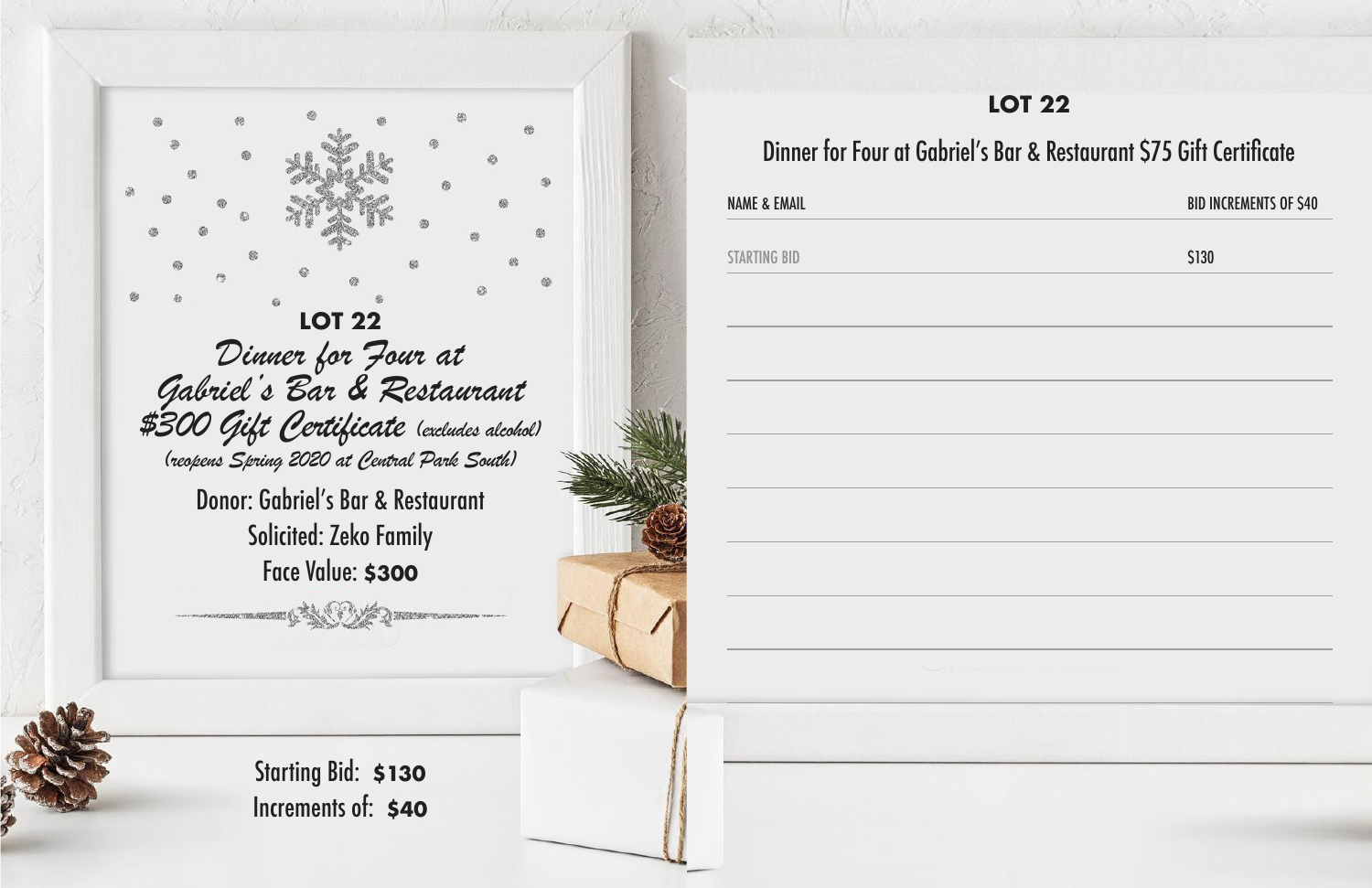

Furla Mimi Crossbody Bag

 Donor: Furla Face Value: **\$448**

|                         | $\bullet$<br>L    |  |
|-------------------------|-------------------|--|
|                         | <b>Furla Mimi</b> |  |
| <b>NAME &amp; EMAIL</b> |                   |  |
| <b>STARTING BID</b>     |                   |  |
|                         |                   |  |
|                         |                   |  |
|                         |                   |  |

John

Starting Bid: **\$170**  Increments of: **\$40**

| <b>LOT 23</b>                              |                               |  |
|--------------------------------------------|-------------------------------|--|
| Furla Mimi Crossbody Bag                   |                               |  |
|                                            | <b>BID INCREMENTS OF \$40</b> |  |
|                                            | \$170                         |  |
|                                            |                               |  |
|                                            |                               |  |
|                                            |                               |  |
|                                            |                               |  |
|                                            |                               |  |
|                                            |                               |  |
|                                            |                               |  |
|                                            |                               |  |
| <b>Contract Contract Contract Contract</b> |                               |  |
|                                            |                               |  |
|                                            |                               |  |
|                                            |                               |  |
|                                            |                               |  |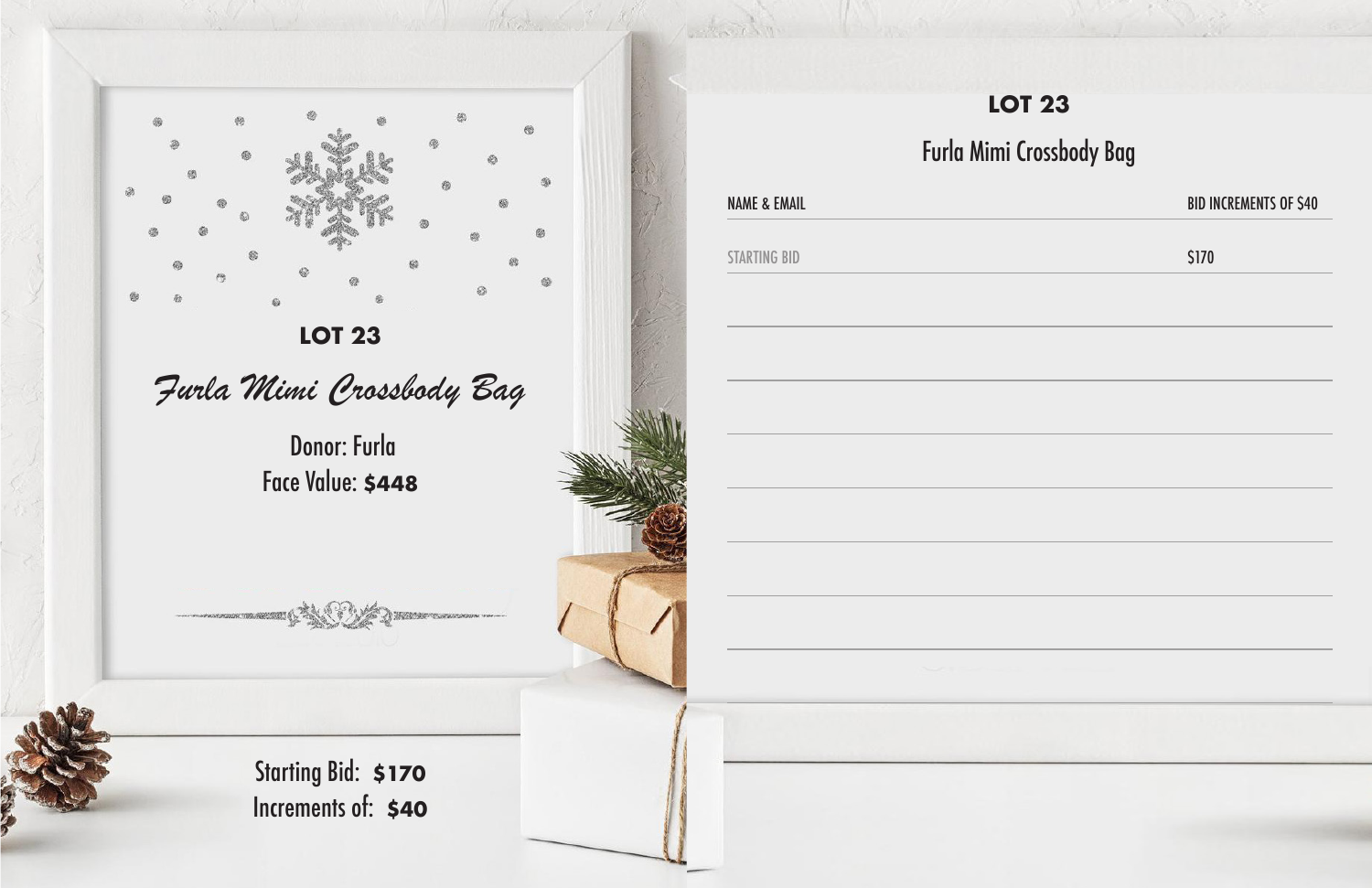

Six Time Tony-Award® Winning Play: Harry Potter & the Cursed Child New York (Parts One & Two) Two Tickets Date & Time TBD

Donor: Dick Robinson/Scholastic Inc. Solicited: Zeko Family Face Value: **\$800**

**SHOP SHOP THAT THE DESIGNATION** 

Starting Bid: **\$400**  Increments of: **\$50** BID INCREMENTS OF \$50

NAME & EMAIL

La Barbar

STARTING BID

### **LOT 24** Harry Potter & the Cursed Child New York (Parts One & Two) Two Tickets Date & Time TBD

\$400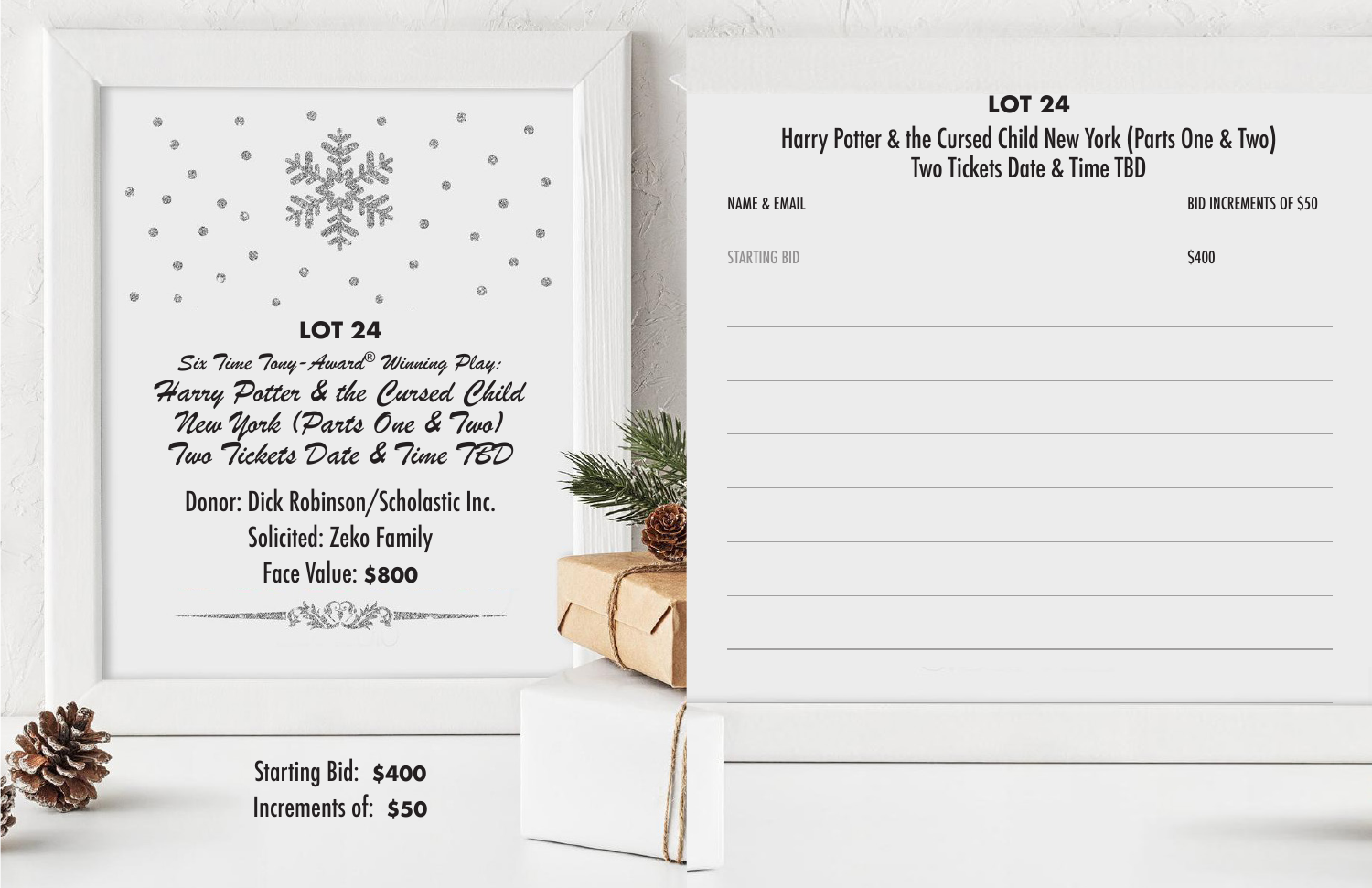

Two Tickets to the Metropolitan Opera, Orchestra seats. (each week you will receive an email

with your choice of performances for that week)

Donor: Karen Dixon Face Value: **\$400**

Starting Bid: **\$180**  Increments of: **\$40** NAME & EMAIL

La Barbar

STARTING BID

### **LOT 25** Two Tickets to the Metropolitan Opera, Orchestra seats.(each week you will receive an email with your choice of performances for that week)

BID INCREMENTS OF \$40

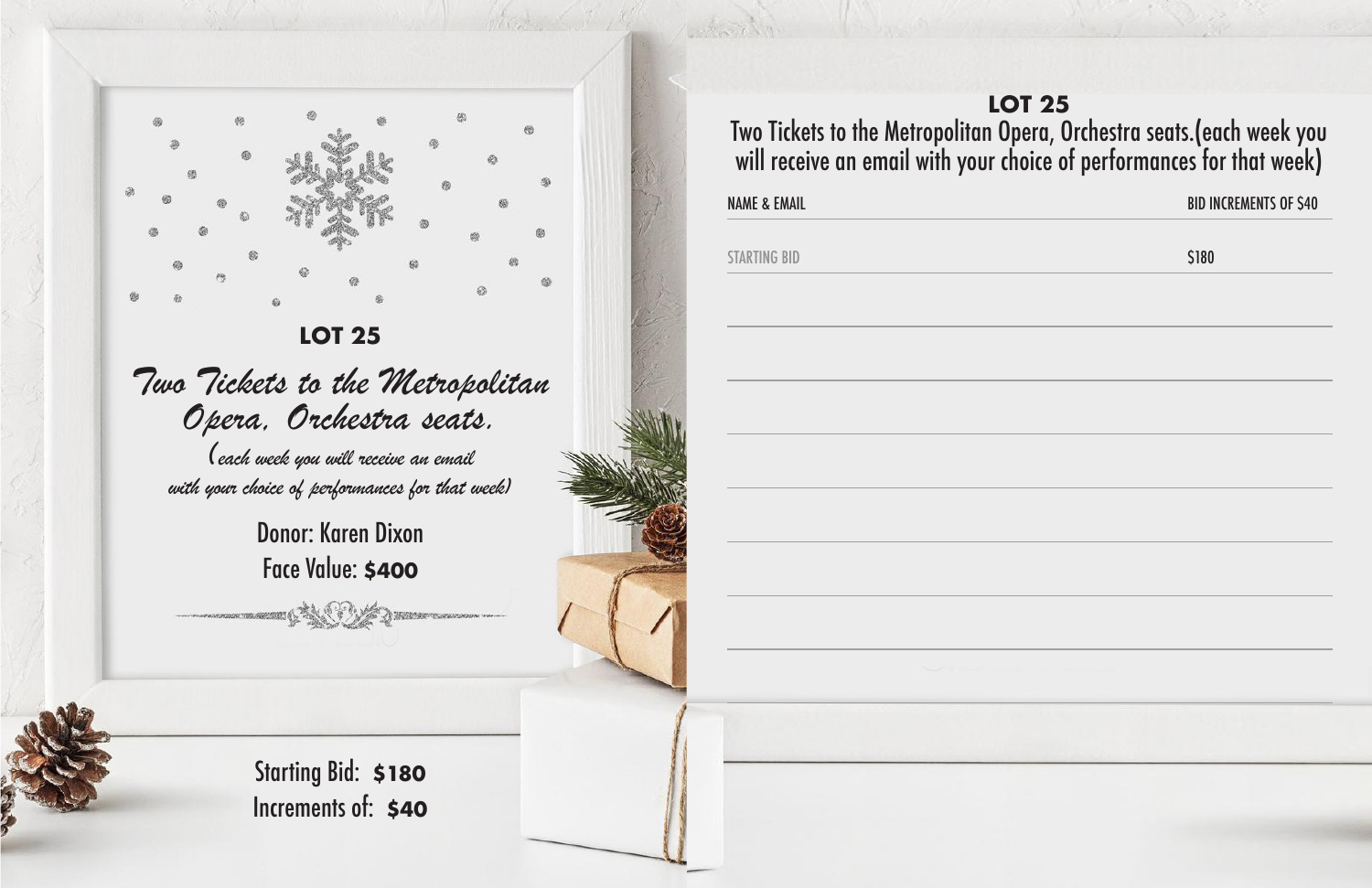

Venetia Stadium Fortuny Pleated Silk Pouch in Peach/Rust

> Donor: Rhoda Ribner Face Value: **\$50**

Starting Bid: **\$20**  Increments of: **\$10** NAME & EMAIL

John

STARTING BID

### **LOT 26**

### BID INCREMENTS OF \$10

### Venetia Stadium Fortuny Pleated Silk Pouch in Peach/Rust

| \$20 |  |
|------|--|
|      |  |
|      |  |
|      |  |
|      |  |
|      |  |
|      |  |
|      |  |
|      |  |
|      |  |
|      |  |
|      |  |
|      |  |
|      |  |
|      |  |
|      |  |
|      |  |
|      |  |
|      |  |
|      |  |
|      |  |
|      |  |
|      |  |
|      |  |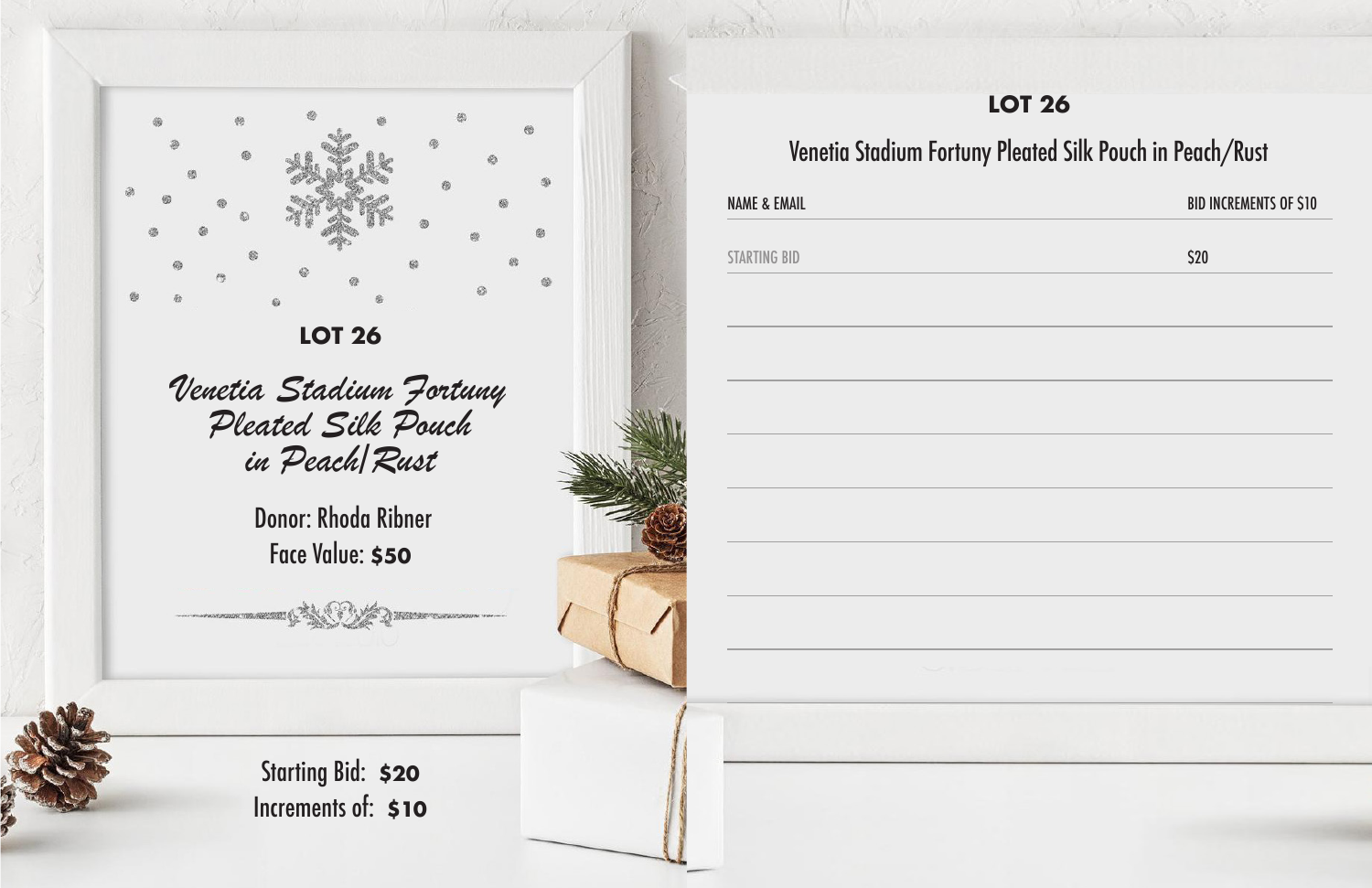

Venetia Stadium Fortuny Pleated Silk Pocket Square in Beige/Blue

> Donor: Rhoda Ribner Face Value: **\$50**

Starting Bid: **\$20**  Increments of: **\$10** NAME & EMAIL

John

STARTING BID

### **LOT 27**

### Venetia Stadium Fortuny Pleated Silk Pocket Square in Beige/Blue

### BID INCREMENTS OF \$10

| \$20  |  |
|-------|--|
|       |  |
|       |  |
|       |  |
|       |  |
|       |  |
|       |  |
|       |  |
|       |  |
|       |  |
|       |  |
|       |  |
|       |  |
|       |  |
|       |  |
|       |  |
|       |  |
|       |  |
|       |  |
|       |  |
| a shi |  |
|       |  |
|       |  |
|       |  |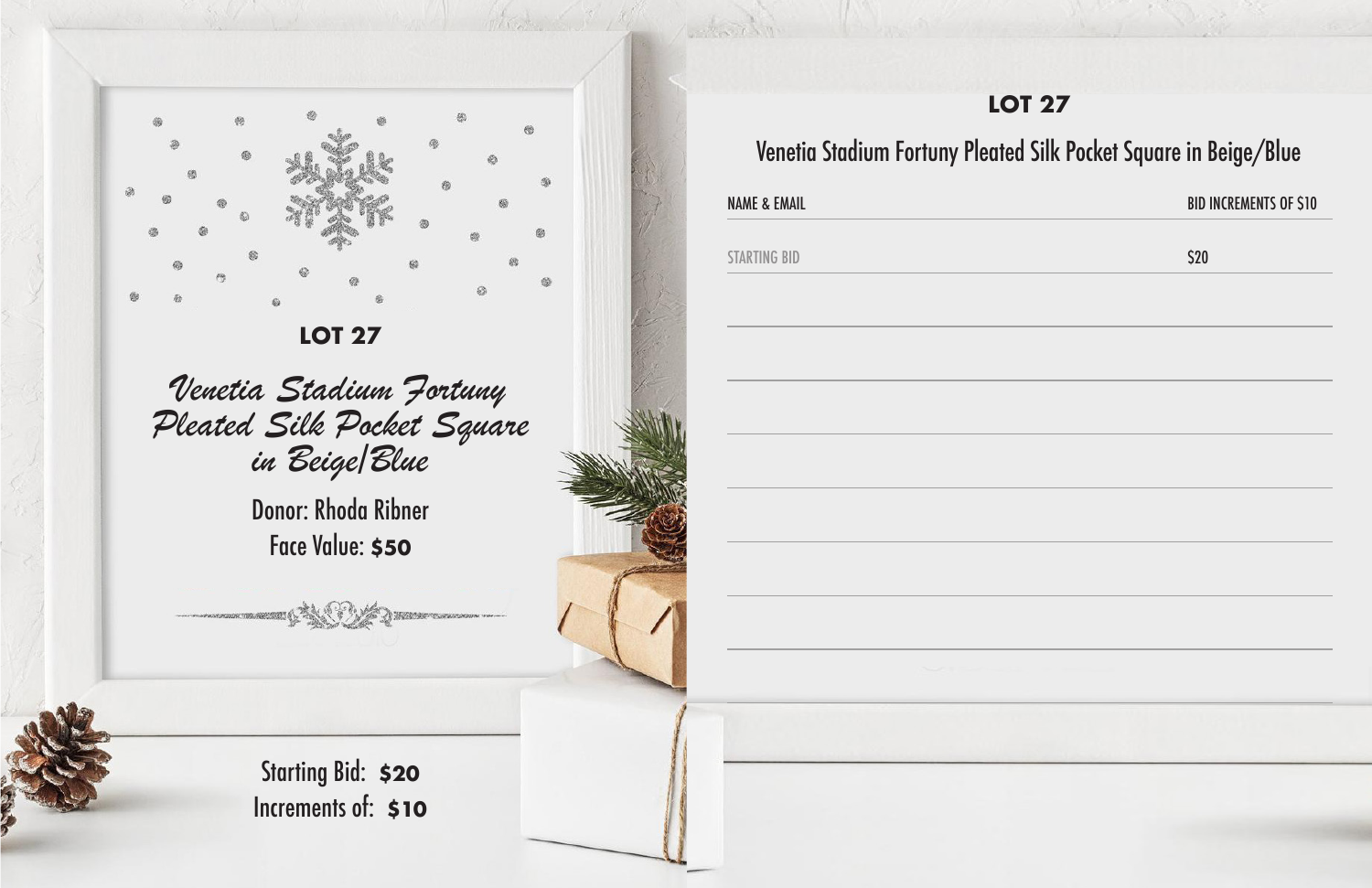

Marie Robinson Salon Haircut by Vanessa & Single Color Process

Donor: Marie Robinson Salon Solicited: Zeko Family Face Value: **\$350**

Marie Robinson Salon Haircut

Starting Bid: **\$150**  Increments of: **\$40** NAME & EMAIL

John

ALETHEA TAYLOR ALETHEAJTAYLOR@GMAIL.COM

| <b>BID INCREMENTS OF \$40</b> |  |
|-------------------------------|--|
| \$150                         |  |
|                               |  |
|                               |  |
|                               |  |
|                               |  |
|                               |  |
|                               |  |
|                               |  |
|                               |  |
|                               |  |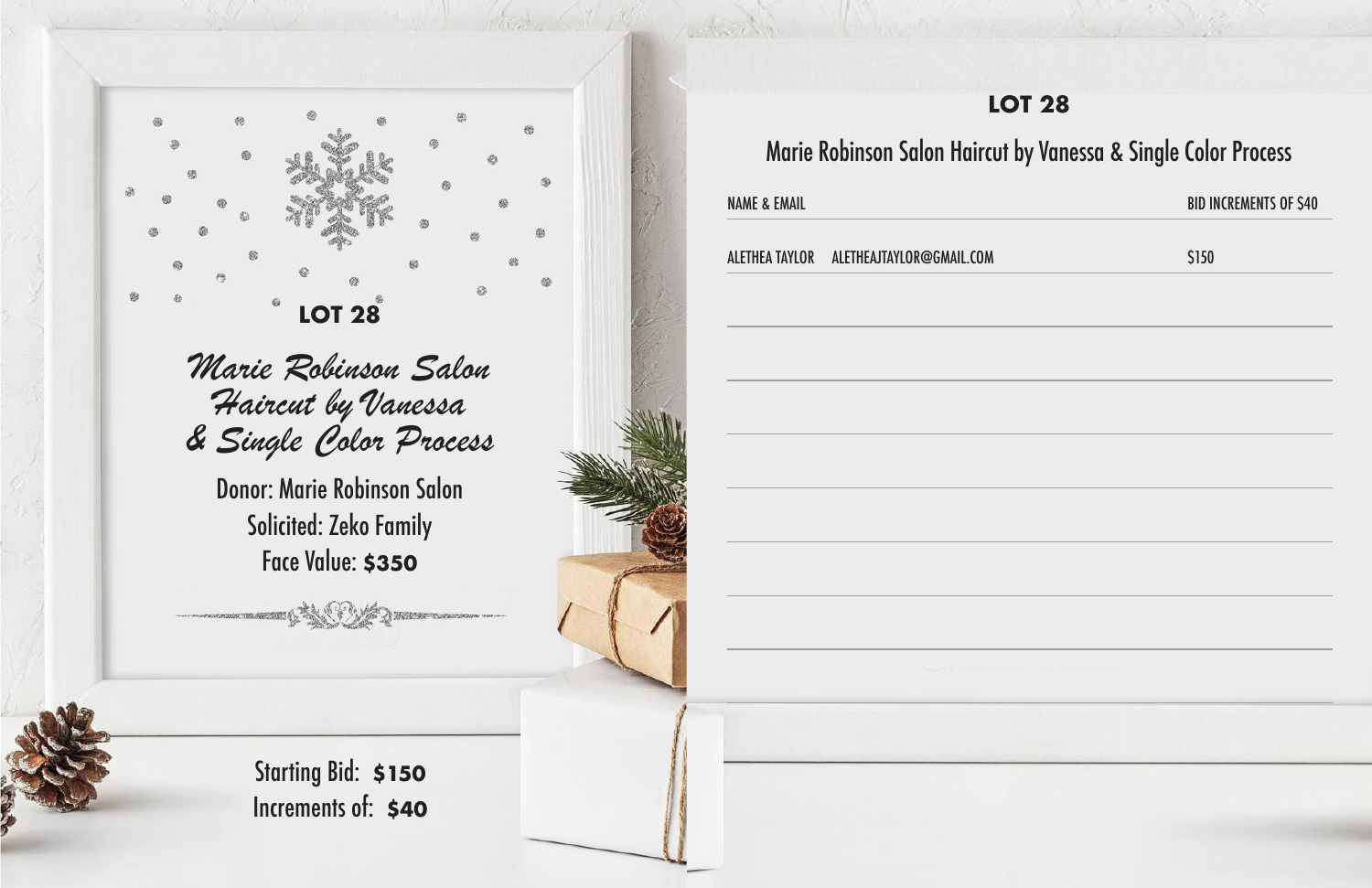

One Private Ballet Class with NYC Principal Dancer and Our Cavalier, Ask LaCour!

Donor: Ask LaCour Ramussen Face Value: **\$150**

John

Starting Bid: **\$75**  Increments of: **\$20** NAME & EMAIL STARTING BID

### **LOT 29** One Private Ballet Class with NYC Principal Dancer and Our Cavalier, Ask LaCour!

### BID INCREMENTS OF \$20

\$75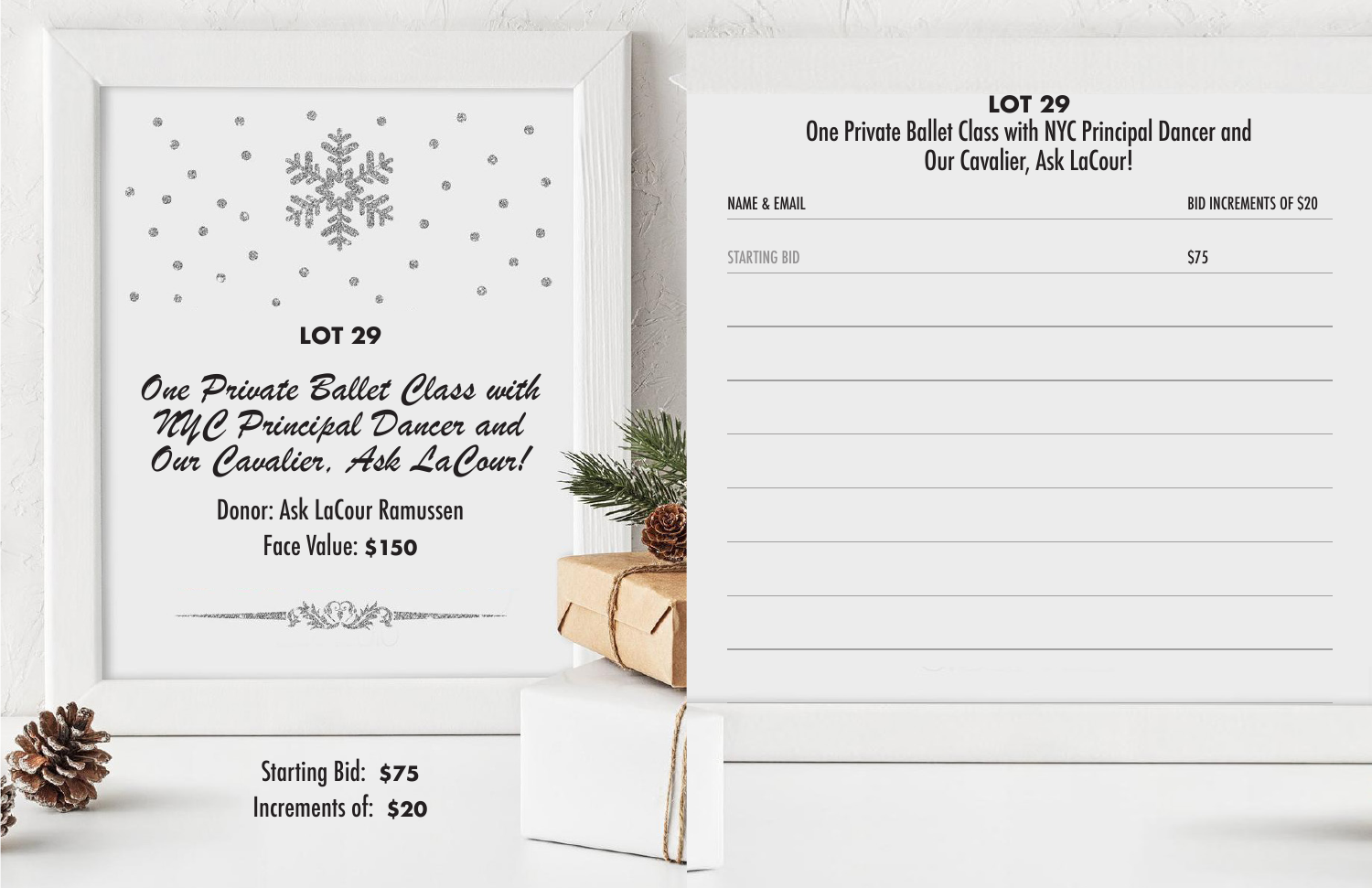

CMX Cinemas Presents Four Movie Passes & Four \$25 Vouchers Towards Food Only

> Donor: CMX Cinemas Solicited by: Littman Family Face Value: **\$200**

ALETHEA TAYLOR ALETHEAJTAYLOR@GMAIL.COM

Starting Bid: **\$75**  Increments of: **\$20** NAME & EMAIL

John Br

### **LOT 30** CMX Cinemas Presents Four Movie Passes & Four \$25 Vouchers Towards Food Only

### BID INCREMENTS OF \$20

| \$75                    |  |
|-------------------------|--|
|                         |  |
|                         |  |
|                         |  |
|                         |  |
|                         |  |
|                         |  |
|                         |  |
|                         |  |
|                         |  |
|                         |  |
|                         |  |
|                         |  |
|                         |  |
|                         |  |
|                         |  |
|                         |  |
|                         |  |
|                         |  |
|                         |  |
|                         |  |
| a a shekara<br>$\sim$ 0 |  |
|                         |  |
|                         |  |
|                         |  |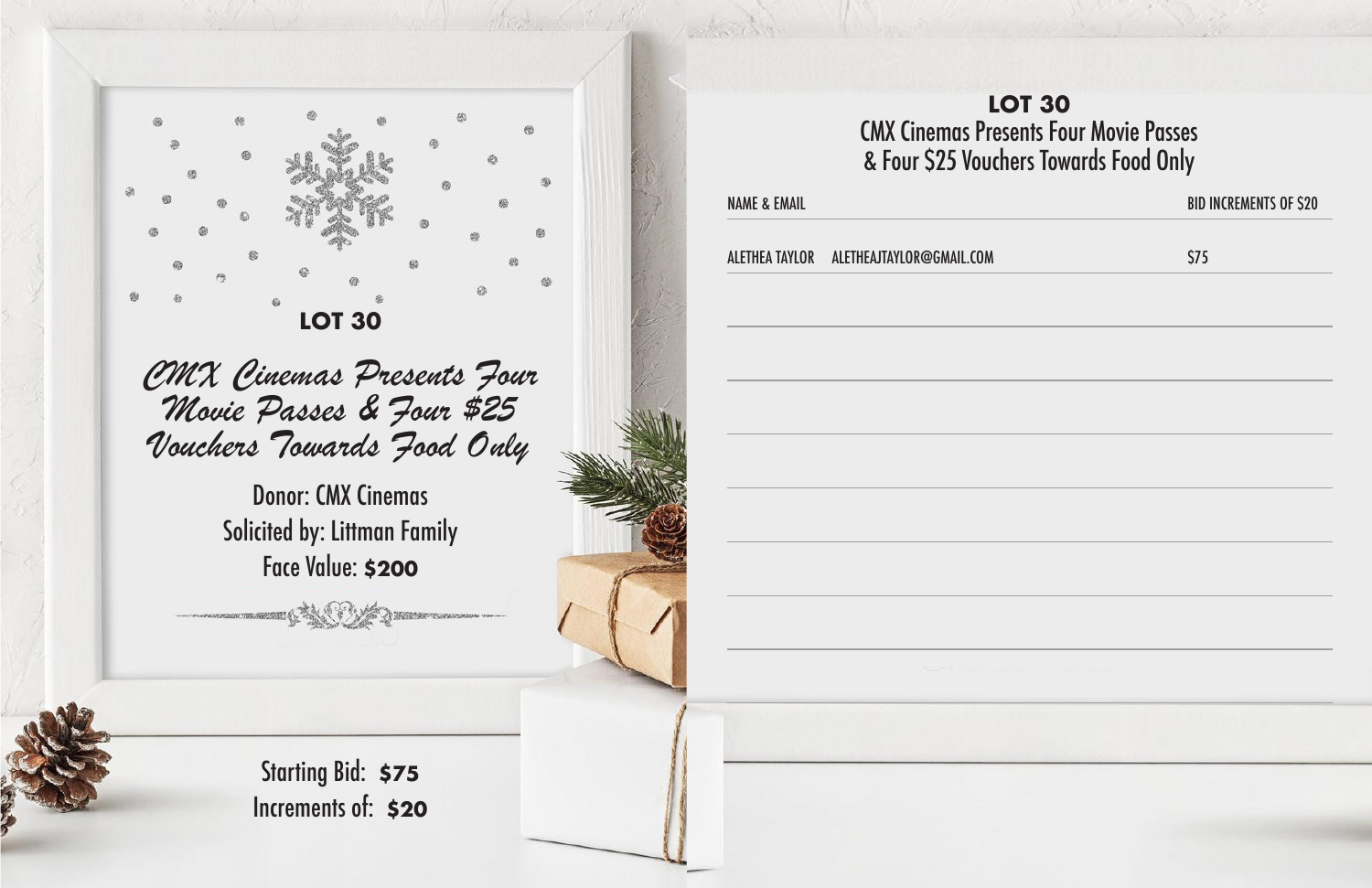

NAME & EMAIL

John

STARTING BID

### **LOT 31**

### BID INCREMENTS OF \$40

### 10-Class Passes for Pure Barre Upper West Side & Pure Barre Socks

\$140